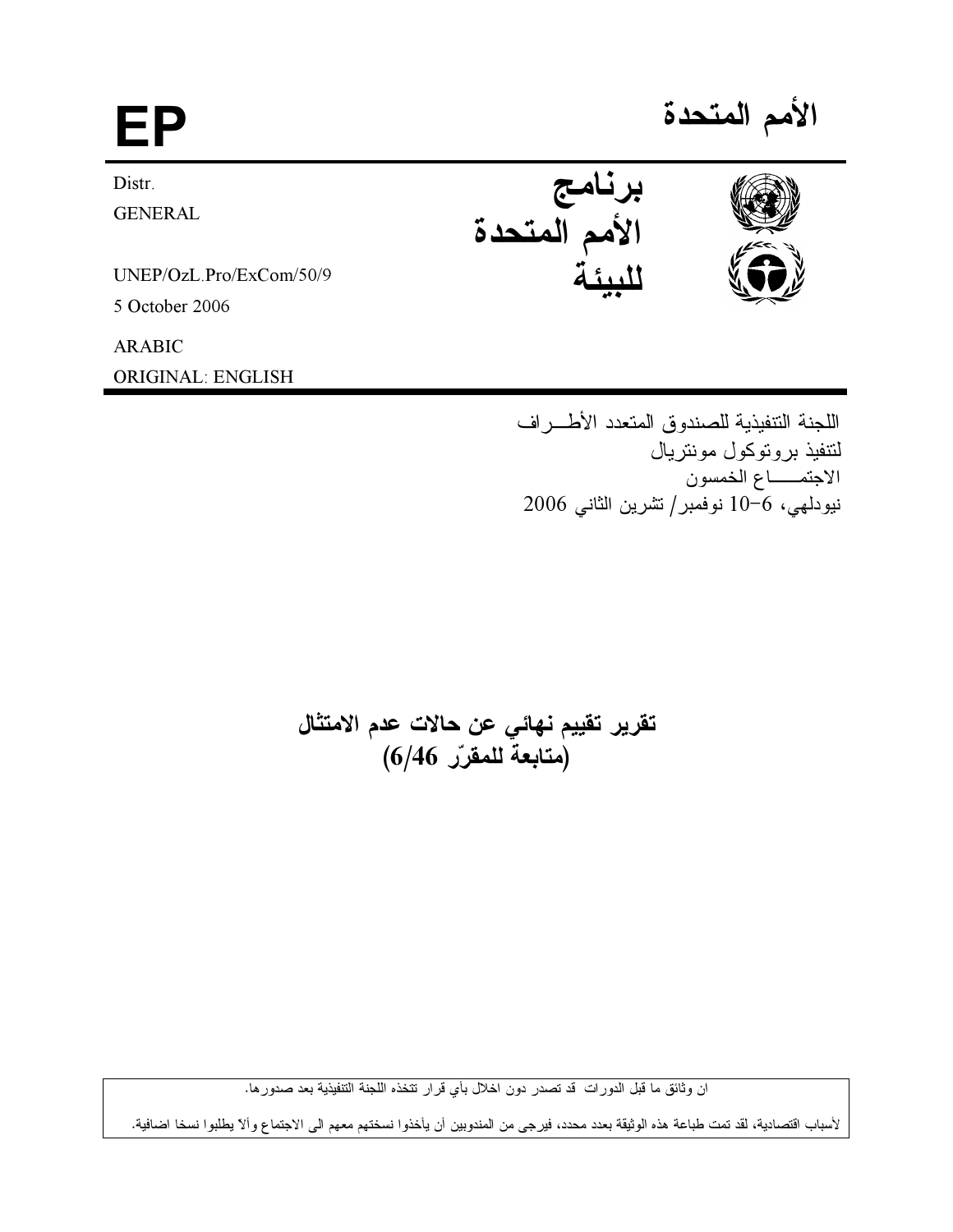## فهرس

|  | $\mathbf{1}$        |
|--|---------------------|
|  | 2                   |
|  | 2<br>$\overline{3}$ |
|  | 5                   |
|  | $7\overline{ }$     |
|  | 8                   |
|  | 10                  |

الملحقات :

| الملحق الأول :  بيانات استهلاك الموادّ المستنفدة للأوزون وحالة الامتثال بالنسبة للبلدان التي تمّت زيارتها |
|-----------------------------------------------------------------------------------------------------------|
| الملحق الثاني :  البيانات والمعلومات الرئيسية حسب البلد الذي تمّت زيارته                                  |
| الملحق الثالث : نظرة عامة إلى بلدان المادّة 5 التي هي في وضع عدم امتثال مؤكّد أو ظاهري                    |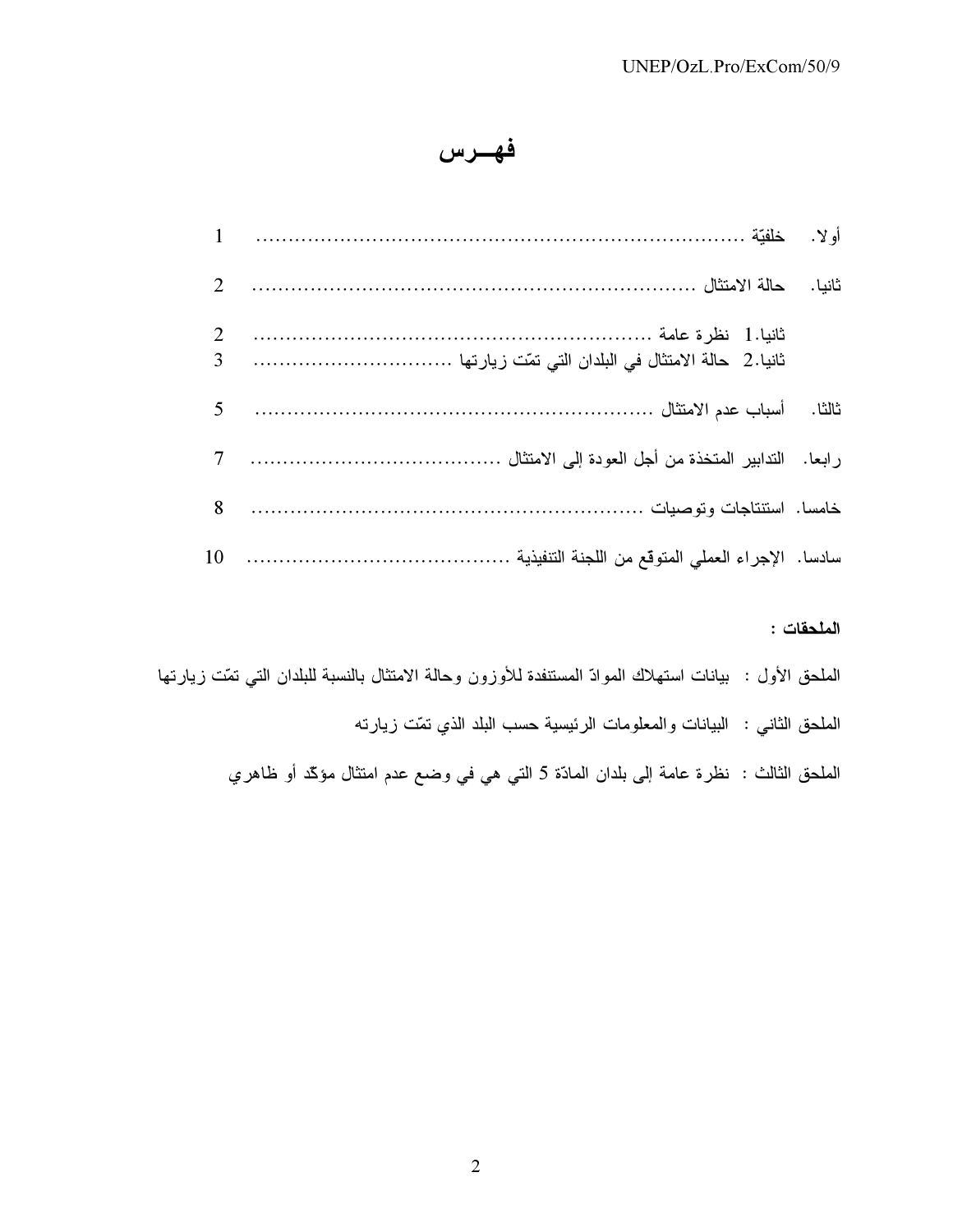أولا. خلفيــــــــــة

وجز هذا النقرير التجميعي ثماني دراسات إفرادية حول بلدان كانت أو هي حالياً في وضع عدم امتثال .1 بالنسبة لتجميد و/ أو أهداف التخفيض لمختلف الموادّ المستنفدة للأوزون التي حدّدها بروتوكول مونتريال. وهو يتابع الدراسة النظرية بشأن عدم الامتثال المقدّمة إلى الاجتماع السادس والأربعين للجنة التنفيذية (UNEP/OzL.Pro/ExCom/46/6) والمقرّر 6/46 الناتج عنها الذيّ يطلب إلى المسؤول الرئيسي للرصد والتقييم "أن يدرج تحليلاً كاملاً ودراسة متابعة لحالات عدم الامتثال، بما في ذلك القيام بالزيارات الميدانية، في برنامجُ العمل للرَّصدِ والنُّقييمِ لعامِ 2006" (الفقرة (ج)).

2. إن التقارير القطرية هي نتائج البعثات الميدانية إلى البلدان التالية :

| أحدث البيانات المبلّغ عنها              | تاريخ التصديق         | اليلد                    |
|-----------------------------------------|-----------------------|--------------------------|
| (بيانات المادّة 7)                      | على بروتوكول مونتريال |                          |
| 2005                                    | 1999                  | ألبانيا                  |
| 2004 (بيانات البرنامج القطري لعام 2005) | 1992                  | البوسنة والهرسك          |
| 2005                                    | 1990                  | شيلي                     |
| 2005                                    | 1990                  | إكوادور                  |
| 2005                                    | 1988                  | نيجيريا                  |
| 2005                                    | 1992                  | باكستان                  |
| 2005                                    | 1996                  | سانت فنسنت وجزر غرينادين |
| 2005                                    | 2001                  | سيراليون                 |

<sup>3.</sup> لقد تمّ اختيار عيّنة البلدان بواسطة المعايير التالية :

- (أ) التمثيل الجغر افي للمناطق الر ئيسية؛
- (ب) بلدان بمختلف الأحجام وكميّات استهلاك الموادّ المستنفدة للأوزون؛
	- ولوية معطاة لحالات ذات مشاكل امتثال متكرّرة؛  $(\tau)$
- (د) مخصّصات للسفر محدودة في الميزانية، عولجت عن طريق دمج بعثات إلى عدّة بلدان واجتماعات للشبكات.

وجب اختصاصات هذه البعثات، تم تحديد مسائل التقييم الرئيسية هكذا : .4

- (أ) إذا كانت البلدان ، وإلى أي مدى، قد تمكّنت من تحقيق التزامات التجميد بالنسبة لمختلف الموادّ المستنفدة للأوزون؛
- (ب) إذا كانت البلدان أو لم تكن قد تمكّنت من الالتزام بتخفيضات الاستهلاك اللاحقة، وبنوع خاص عام 2005، بالنسبة لمختلف الموادّ المستنفدة للأوزون؛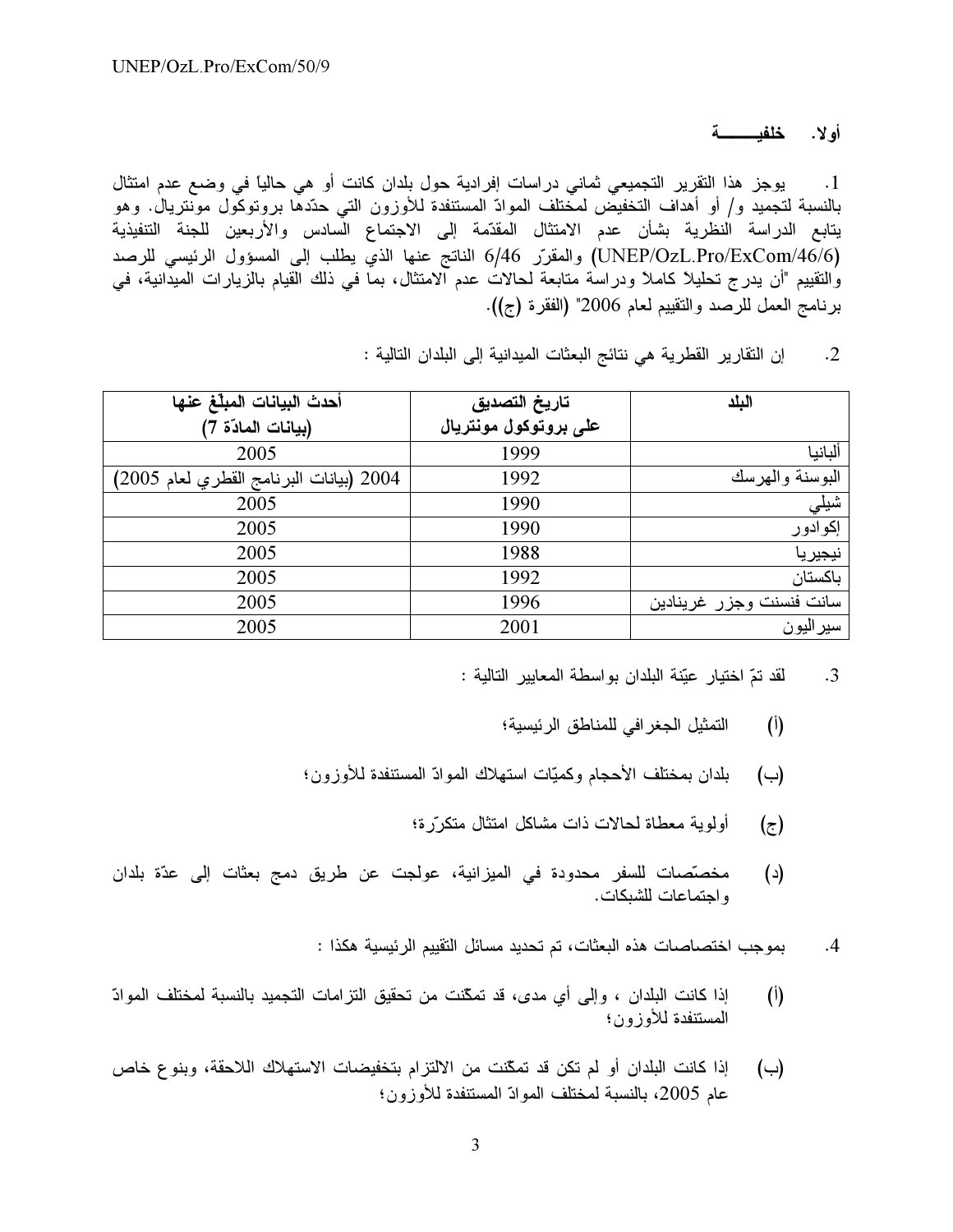- إذا كان الامتثال بهذه الالتز امات يُعتبر قابلاً للاستدامة؛  $(\bar{\sigma})$ 
	- ما هي الأسباب في حال عدم تحقيق هذه الالتز امات؛  $(\iota)$
- ما هو نوع التدابير التي اتَّخذت للعودة إلى الامتثال إن لم تكن أهداف تخفيض الاستهلاك قد (هـــ) تحققت.

خلال الزيارات القطرية أجريت مقابلات مع وحدات الأوزون الوطنية وأصحاب الشأن المعنيّين، بما في  $.5$ ذلك إدارات حكومية أخرى، وممثلون عن القطاع الصناعي والتجاري، وكذلك مع الوكالات المنفذة. وهذه المحادثات كمّلت المعلومات المتوافرة من دراسات استقصائية وتقارير كائنة. وكان الدعم الذي قدّمته وحدات الأوزون الوطنية والوكالات ، وكذلك التعاون من جانب مصادر معلومات عامة وخاصة على حدّ سواء، مُرضياً إلى حدّ بعيد.

تحلَّل الدراسات القطرية الأوضاع والإزالة المنجزة لمختلف الموادِّ المستنفدة للأوزون ، وأسباب عدم .6 الامتثال، والتدابير المتخذة لمعالجة المشاكلُّ التي نتمَّ مواجهتها، والمبادرات المعتزمة، وتصف بالتفصيل المميزات الخاصَّة لكل بلد تمَّت زيارته. وهذه الدراسات الإفرادية تشكَّل القاعدة للتقرير التجميعيّ الذي يوجز النتائج والاستنتاجات. وهذه الدراسات متوافرة عند الطلب بشكل نسخ مطبوعة وعلى شبكة إنترانيت الخاصة بالأمانة في مزء "اللجنة التنفيذية" (Executive Committee) ، و"تقييم المناطق الفرعية" (sub-area Evaluation) ، التقييم" (Evaluation Document Library)، و"حالات عدم الامتثال" و"مكتبة وثائق (Cases of Non-Compliance) . وقد تمّ نلقي تعليقات على مشاريع النقارير من معظم وحدات الأوزون الوطنية والوكالات المعنية، وأخذت بعين الاعتبار في الصيَغ النهائية.

> حالة الامتثال ثانيا.

نظرة عامة ثانيا. 1

تقوم كافة الأطراف بتبليغ البيانات السنوية عن استهلاك المواد المستنفدة للأوزون إلىي أمانة الأوزون  $\cdot$ .7 بموجب المادّة 7 من بروتوكول مونتريال. وتشكّل هذه البيانات القاعدة لتقدير ما إذا كانت البلدان الفردية أو لم نكن، في وضع امتثال مع أهداف بروتوكول مونتريال لاستهلاك أو إنتاج الموادّ المستنفدة للأوزون. وعلى بلدان المادّة 5، علاوة عن ذلك، أن تقدّم لأمانة الصندوق المتعدّد الأطر اف بيانات تتعلّق بتنفيذ البر امج القطر ية.

لَّقد كانت كافة البلدان التي تمَّت زيارتها في وضـع عدم امتثال بالتجميد بالنسبة لمادَّة واحدة أو أكثر من  $.8$ الموادّ المستنفدة للأوزون، ولسنوات عدّة؛ وقد تحسّن معظمها عام 2005، ولكن حالات جديدة أيضاً لعدم الامتثال برزت (راجع المرفق I للحصول على لمحة تاريخية عامة). واستناداً إلى أحدث البيانات المبلغة يورد الجدول أدناه الامتثال أو عدم الامتثال الراهن، المؤكد أو الظاهر بالتجميد، وبأهداف تخفيض عام 2005 للبلدان الخاضعة للنظر :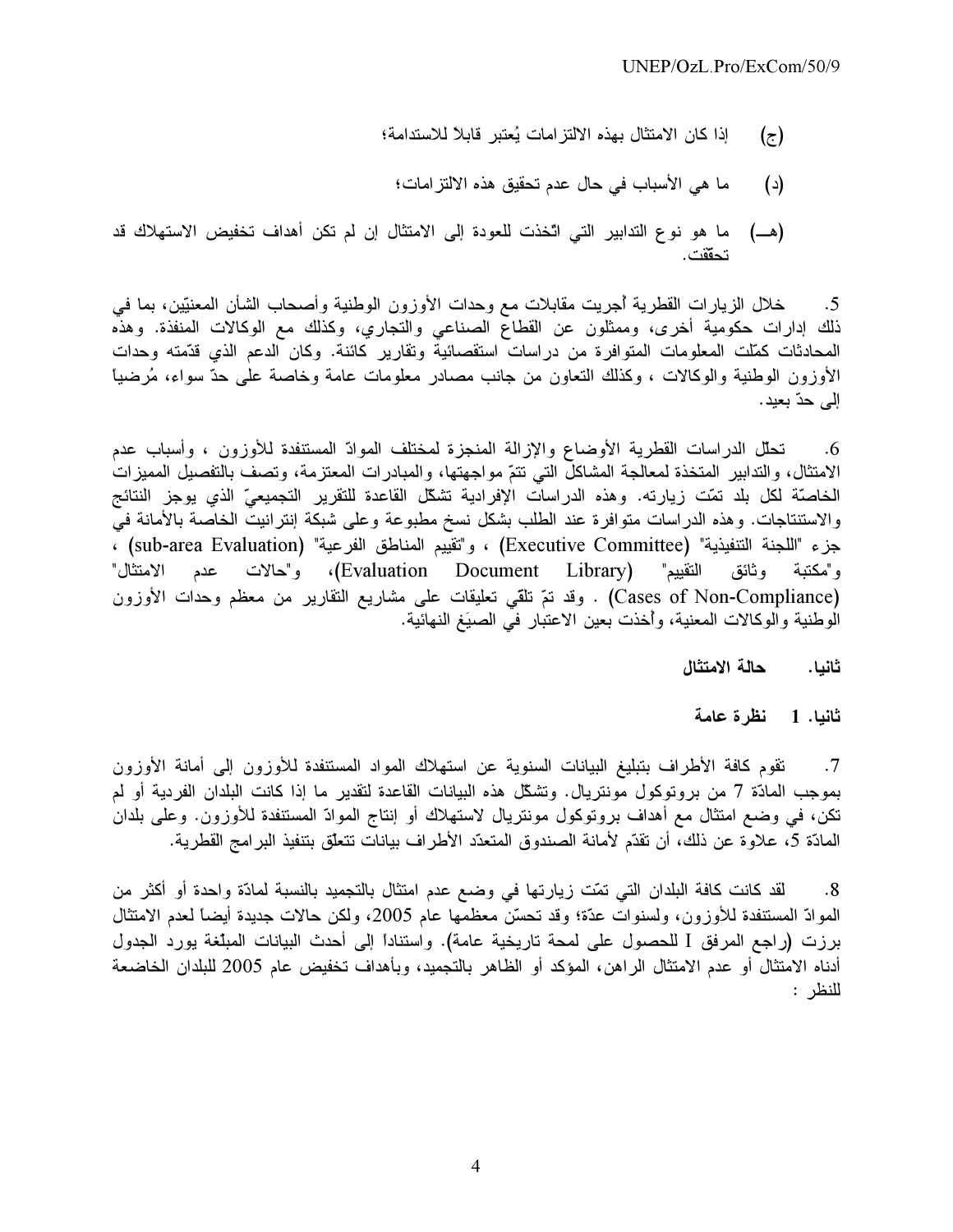|          | الامتثال بهدف تخفيض عام 2005 |          |          |          |         |         | الامتثال بالتجميد |        | البلد     |
|----------|------------------------------|----------|----------|----------|---------|---------|-------------------|--------|-----------|
| ثلاثى    | رابع                         | بروميد   | هالون    | كلورو    | ثلاثى   | بروميد  | هالون             | كلورو  |           |
| كلورو    | كلوريد                       | الميثيل  |          | فلورو    | كلورو   | الميثيل |                   | فلورو  |           |
| الإيتان  | الكربون                      |          |          | كربون    | الإيتان |         |                   | كربون  |           |
| امتثال   | امتثال                       | امتثال   | امتثال   | امتثال   | امتثال  | امتثال  | امتثال            | امتثال | ألبانيا   |
| امتثال * | امتثال *                     | امتثال * | امتثال * | عدم      | امتثال  | امتثال  | امتثال            | عدم    | البوسنة   |
|          |                              |          |          | امتثال * |         |         |                   | امتثال | والهرسك   |
| عدم      | امتثال                       | امتثال   | امتثال   | امتثال   | امتثال  | امتثال  | امتثال            | امتثال | شیلی      |
| امتثال   |                              |          |          |          |         |         |                   |        |           |
| امتثال   | امتثال                       | عدم      | امتثال   | امتثال   | امتثال  | عدم     | امتثال            | امتثال | إكوادور   |
|          |                              | امتثال   |          |          |         | امتثال  |                   |        |           |
| امتثال   | امتثال                       | امتثال   | امتثال   | امتثال   | امتثال  | امتثال  | امتثال            | امتثال | نيجيريا   |
| امتثال   | عدم                          | امتثال   | امتثال   | امتثال   | امتثال  | امتثال  | امتثال            | امتثال | باكستان   |
|          | امتثال                       |          |          |          |         |         |                   |        |           |
| امتثال   | امتثال                       | امتثال   | امتثال   | عدم      | امتثال  | امتثال  | امتثال            | امتثال | سانت      |
|          |                              |          |          | امتثال   |         |         |                   |        | فنسنت     |
|          |                              |          |          |          |         |         |                   |        | وجزر      |
|          |                              |          |          |          |         |         |                   |        | غرينادين  |
| امتثال   | امتثال                       | امتثال   | امتثال   | امتثال   | امتثال  | امتثال  | امتثال            | امتثال | سير اليون |

\* بيانات بر امج قطرية

بلَّغ أحد البلدان الخاضعة للنظر (البوسنة والهرزك) عن أحدث بيانات لاستهلاك الموادّ المستنفدة للأوزن .9 وفقًا للمادّة 7 لعام 2004 فقط، وبيانات برامج قطرية لعام 2005، فيما سبق وبلغت البلدان الأخرى بيانات المادّة 7 لعام 2005. والبيانات المبلغة لعام 2005 تمكّن من تقدير حالة امتثال بلد من البلدان بأهداف التخفيض المعيّنة لتلك السنة، فيما نشير البيانات لعام 2004 فقط إلى اتّجاهات نفيد عن امتثال محتمل أو عن خطر عدم الامتثال بأهداف تخفيض عام 2005.

> حالة الامتثال في البلدان التي تمّت زيارتها ثانيا. 2

فحي ألبانيا، يقتصر استهلاك الموادّ المستنفدة للأوزون على موادّ كلورو فلورو كربون المستعملة بصورة  $\overline{10}$ رئيسية في قطاع خدمات التبريد. ومن عام 1999 إلى عام 2002 كان البلد في وضع عدم امتثال بالتزام تجميد كلورو فلورو كربون. ولكن، بالنسبة لعام 2005، بُلّغ بأن استهلاك كلورو فلورو كربون كان 14.34 طن من قدرات استنفاد الأوزون ، أي ما يوازي 35 بالمئة من خط الأساس لذاك البلد. نتيجة لذلك عادت ألبانيا إلى وضع امتثال. وعام 2003 كان هذا البلد في وضع عدم امتثال بالتجميد بالنسبة لموادّ ثلاثي كلورو الإيثان، ولكنّه بلغ عن "صفر" استهلاك لعامَى 2004 و 2005 (راجع المرفق الأول للاطلاع على بيانات الاستهلاك لكافة الموادّ المستنفدة للأوزون وكافَّة البلدان التي تمَّت زيارتها).

نظراً لتفكُّك دولة يوغسلافيا السّابقة وللحرب اللاحقة من 1992 إلى 1996، لم تتمكَّن البوسنة والهرزك  $.11$ من إنجاز إزالة الموادّ المستنفدة للأوزون كما كان معتَزمًا ومتوقعًا في البرنامج القطري. وبلّغ البلد عن استهلاك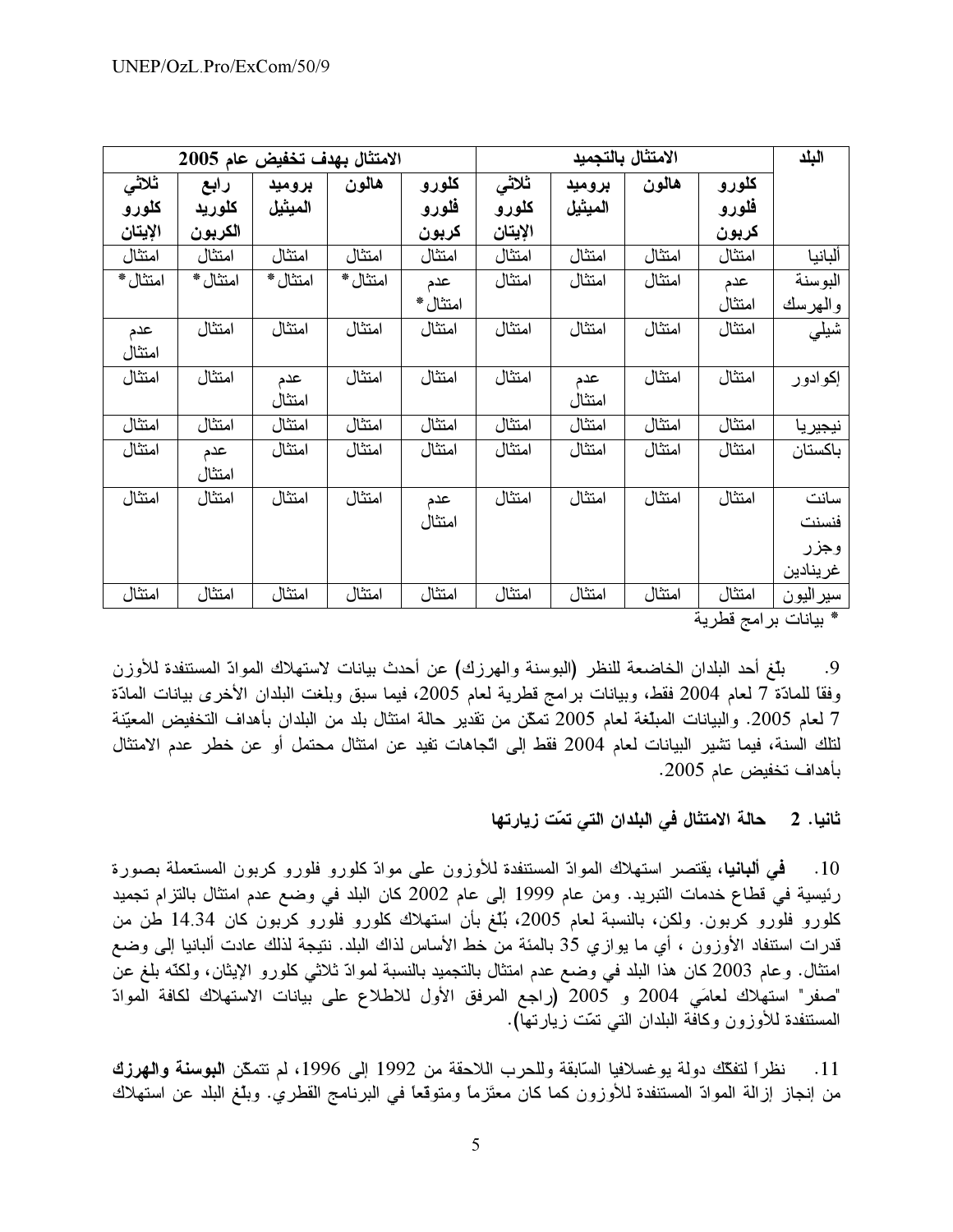176 طن من قدرات استنفاد الأوزون و200 طن من قدرات استنفاد الأوزون لموادّ المرفق ألف المجموعة الأولى عام 2000 و 2001 على التوالي، أي أكثر بكثير من خط الأساس وقدره 24.17 طن من قدرات استنفاد الأوزون. كما أن استهلاك ثلاثى كلُّورو الإيثان وبروميد الميثيل زاد بصورة جذرية خلال الفترة 2001 – 2003 نظراً للانتعاش الاقتصادي العام. وحسب بيانات البرنامج القطري لعام 2005 تقدّمت إزالة كافة الموادّ المستنفدة للأوزون تقدّماً كبيراً. مع ذلك مازال البلد في حالة عدم امتثال ظاهري بهدف التجميد، وبخطوة التخفيض لعام 2005 بالنسبة لموادّ كلوّرو فلورو كربون، وإن كان قد حقق المعيار القياسى المتفق عليه في خطة العمل، أي 102.1 طن من قدرات استنفاد الأوزون لعام 2005 (راجع المرفق الأول).

12. خلال عامَي 2003 و 2004 كانت **شيلي** في وضع عدم امتثال لالتزامات التجميد بالنسبة لبروميد الميثيل وكانت معرّضة لعدم الامتثال بهدف تخفيض الـــ 85 بالمئة عام 2005 بالنسبة لاستهلاك رابع كلوريد الكربون . وحسب أحدث نقرير عن البيانات لعام 2005، عاد البلد إلى وضع امتثال بالنسبة لكلتا المادنين. وبالنسبة لثلاثى كلورو الايثان كانت شيلي في وضع عدم امتثال بالتجميد خلال عام 2003 وبهدف تخفيض الـــ 30 بالمئة لعام .2005

13. بلغت إكوادور عن الامتثال بهدف تخفيض الخمسين بالمئة لموادّ كلورو فلورو كربون لعام 2005. وحسب البيانات المبلغة كان استهلاك المهالون ورابع كلوريد الكربون وبروميد الميثيل، صفر عام 2005 مع أن استنتاجات مهمة التقييم ودراسة استقصائية للبنك الدولى اعتبرت أن الاستهلاك الفعلى كان أكثر من 150 طنّ من قدرات استنفاد الأوزون . وبيانات المادّة 7 المصحّحةُ والمقدّمة مؤخراً إلى أمانة الْأوزون، أفادت عن استهلاك لبروميد الميثيل قدره 153 طن من قدرات استنفاد الأوزون عام 2005، واضعة البلد في وضع عدم امتثال خاهري. وبالنسبة لاستهلاك ثلاثي كلورو الإيثان كانت إكوادور في وضع عدم امتثال بالتجميد لفتّرة 2003 – 2004، ولكنها بالنسبة لعام 2004 ، بلغت عن الامتثال بهدف تخفيض الــــ 30 بالمئة.

14. ب<mark>لغت نيجيريا</mark> لعامَي 2003 و 2004 عن مستويات استهلاك لكلورو فلورو كربون هي دون المعايير القياسية المتفق عليها في خُطة العمل، ولكن بيانات الاستهلاك من عام 2004 أفادت أيضاً أنّ نيجيريا كانت معرّضة لعدم الامتثال بهّدف تخفيض الــــ 50 بالمئة عام 2005. مع ذلك بلّغ هذا الطرف منذ ذلك الحين بيانات استهلاك مادّة 7 لعام 2005 تضعه في وضع امتثال بكافة إجراءات رّقابة الموّادّ المستنفدة للأوزون لتلك السنة.

انت **باكستان** في وضع عدم امتثال بالنسبة لتجميد كلورو فلورو كربون عام 2000، ولكنها عادت إلى 9 .15 الامتثال عام 2001، وحقَّقت أيضاً هدف تخفيض الـــ 50 بالمئة عام 2005. وقد سُجّل عدم الامتثال بالتجميد للهالون لعامَى 2002 و 2003 ولكن هدف تخفيض الـــ 50 بالمئة لعام 2005 قد تحقق. وبالنسبة لرابع كلوريد الكربون، حسَّب استنتاجات بعثة النقييم وبيانات المادّ 7 التي قُدَّمت مؤخرًا، لم تكن خطوة تخفيض الــــ 85 بالمئة قد تحقّقت لعام 2005. وقد سجّلت الجمارك استيراد 148.5 طن من قدرات استنفاد الأوزون لموادّ رابع كلوريد الكربون عام 2005، الذي تجاوز إلى حدّ بعيد كونا الاستيراد المحدّدة بـــ 62 طن من قدرات استنفاد الأوزون. ومنذ عام 2002 بُنْغ عن استهلاك "صفر" لبروميد الميثيل وثلاثـي كلورو الإيثان، ولذا فليست هنالك مشكلة امتثال بالنسبة لمهذه الموادّ المستنفدة للأوزون لعام 2005.

انت <mark>سانت فنسنت وجزر غرينادين</mark> في وضع عدم امتثال بتجميد كلورو فلورو كربون لفترة 1999– 9 .16 2004. ومع استيراد 1.03 طن من قدرات استنفَّاد الأوَّزون من كلورو فلورو كربون الذي بُذِّغ عنه لمعام 2005، كانت سانت فنسنت وجزر غرينادين في وضع عدم امتثال بهدف تخفيض الـــ 50 بالمئة، مع أنها التزمت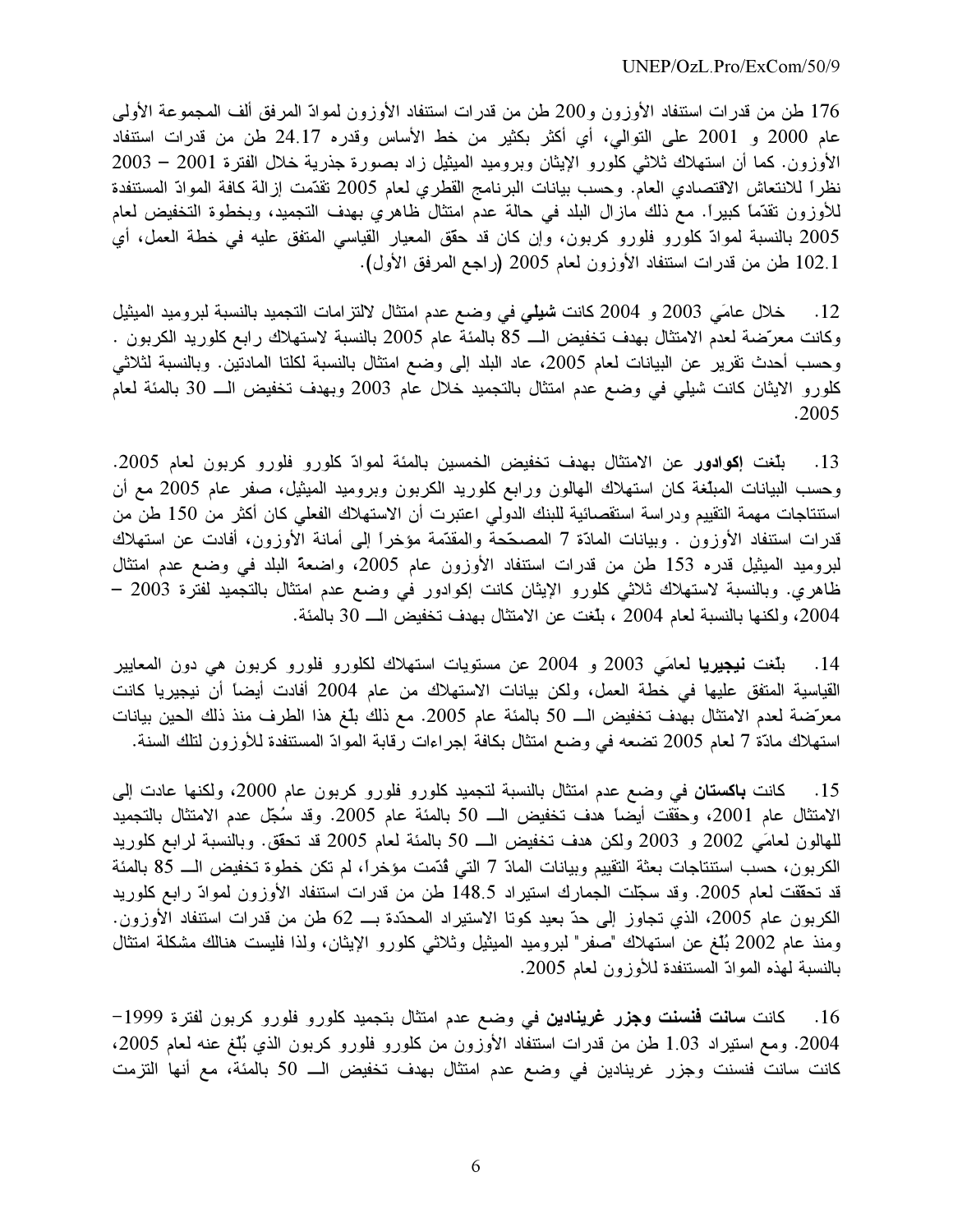بالاستهلاك الأقصبي وقدره 1.39 طن من قدرات استنفاد الأوزون المسموح به بموجب خطة العمل. وبُلّغ عن استهلاك "صفر" بالنسبة للهالون وبروميد الميثيل رابع كلوريد الكربون وثلاثى كلورو الإيثان لعام 2005.

انت **سيراليون** في وضع عدم امتثال بتجميد كلورو فلورو كربون لفترة 2001–2002 . وأفادت 9 .17 البيانات لعام 2005 عن استهلاك لكلورو فلورو كربون بنسبة 50 بالمئة تحت خط الأساس، ولذا كان البلد في وضع الامتثال. وبالنسبة لرابع كلوريد الكربون كانت سيراليون في وضع امتثال بهدف تخفيض الـــ 85 بالمئة عام 2005، وكذلك بأهداف تُخفيض 2005 بالنسبة للهالون وبروميد المُبِتْيل وثلاثـي كلوريد الإيثان، حيث أنـها بلّغت عن استهلاك "صفر" لمهذه الموادّ.

النسبة لإنشاء **نظام إصدار تراخيص للاستيراد** مع تخصيص حصص (كوتا) للمستوردين وتعزيز لرقابة .18 واردات الموادّ المستنفدة للأوزون، أفاد ثلاثة من البلدان السبعة التـي تمّت زيارتها أن نظامًا كـهذا كائن وهو قيد التشغيل (ألبانيا، إكوادور، باكستان). وفي شيلي قانون كائن منذ مستهلّ عام 2006 ولكن الأنظمة المفصلة ما زالت في انتظار الموافقة. وفي بلدين أخرين (البوسنة والهرزك ونيجيريا) من المنتظر التصديق على تشريعات ذات صلَّة بالموادّ المستنفدة للأوزون قبل نـهايـة عام 2006. وبالنسبـة لسيراليون تمّ إعداد مشروع تشريعات ولكنَّ اعتمادها ليس محتملاً قبل عام 2007 نظراً لإعادة هيكلة الإدارة هيكلة عامّة، ولانتخابات وطنية قريبة.

ثالثا. أسباب عدم الامتثال

اداً إلى الدر اسات القطرية الإفر ادية، يمكن تحديد أسباب عدّة لعدم الامتثال الفعلى أو المحتمل بالتجميد " .19 أو بأهداف التخفيض. وهذه الأسباب متشابكة جزئياً وتعزّز القدرة فيما بينها. وفي معظم الحالات لا يمكن فصل تأثيراتها بشكل واضح، وإذا كانت تعمل بطريقة مشتركة في أحد البلدان، فسيسفر ذلك عن زيادة محتملة لعدم الامتثال. وهذه الأسباب هي :

- ات التحول السياسية والاقتصادية التي تفترض حدوث تغييرات هيكلية جذريّة؛  $\hat{(\mathfrak{h})}$
- (ب) التصديق المتأخر على بروتوكول مونتريال (بعد العام 2000) و/أو على تعديلاته؛
	- (ج) تأخَّر إعداد وتنفيذ البرنامج القطري و/أو مشروعات الإزالة؛
- اط ضعف وحدة الأوزون الوطنية (بداية متأخرة، تنفيذ مؤخّر، تغييرات متكرّرة للموظفين؛  $\epsilon$ صعوبات اتصال ضمن وزارة البيئة و/أو مع وزارات أخرى)؛
- (هــ) خط أساس منخفض بسبب الظروف الاستثنائية (حرب ، ركود اقتصادي، جمع غير كاف للبيانات) ؛
	- وافقة المتأخرة على التشريعات ذات الصلة بالمواد المستنفدة للأوزون، وتنفيذها المتأخر ؛ (و) الم
- اع الجهات المعنيّة عن المشاركة النشطة في عملية إزالة الموادّ المستنفدة للأوزون ، أو () قصور مداخلة القطاعات أو الجهات المعنية الرئيسية منذ بداية المشروعات أو الأنشطة الأخر ي)؛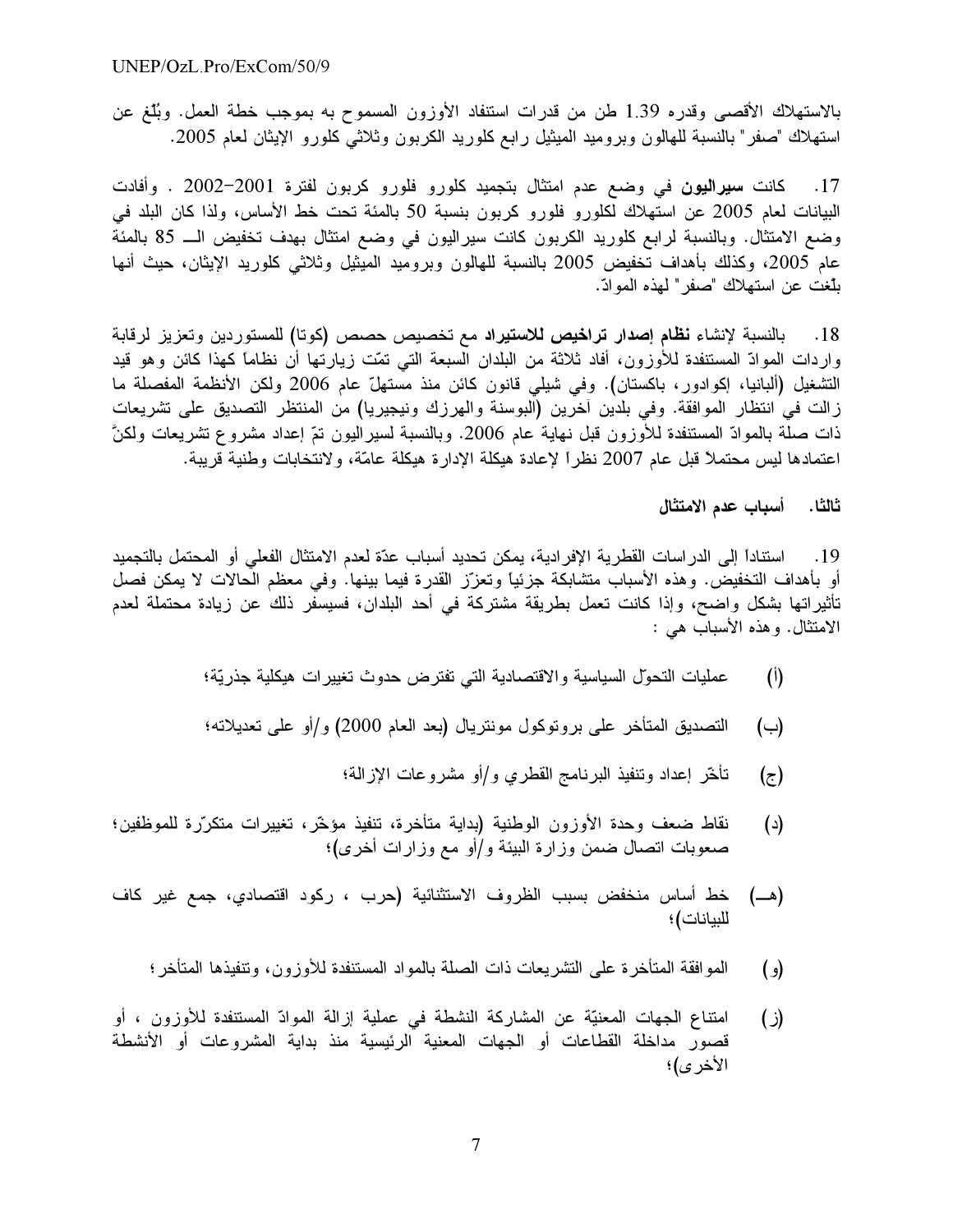توسُّع القطاع الرئيسي المستعمل للموادّ المستنفدة للأوزون – بروميد الميثيل بنوع خاص – بعد  $(\tau)$ سنوات خط الأساس.

20. في اثنتين من الحالات (ألبانيا، البوسنة والهرسك) حدث تحول جذري للهيكليات الاقتصادية والسياسية في التسعينات. فانهيار الأنظمة الاستبدادية وتحرير السياسات الاقتصادية غيّرت بعمق نمط الإنتاج والاستهلاك مع تأثير مباشر على المعدّات المعتمدة على موادّ مستنفدة للأوزون واستعمال الموادّ المستنفدة للأوزون . وشهدت ألبانيا إعادة لهيكلة النظام السياسي والاقتصادي. وعانت البوسنة والهرسك من حرب بين 1992 و1996، مع غياب هيكليات إدارية مستقرّة والاقتقار إلى قاعدة قانونية لتنفيذ التعهّدات الدولية. وأدّى هذا الوضع إلى تقليص جذري للنشاط الاقتصادي، ومنع الآليات المناسبة من جمع ومراجعة البيانات الإحصائية حول الواردات والاستهلاك، التي نُفذت. وبسبب الافتقار إلى التشريعات، لم يكن هنالك مجال للضغط على الصناعة وعلى قطاع الْخدمات للإسراع في إزالة الموادّ المستنفدة للأوزون. ولم تكن الجمارك مضطرّة أو في وضع يمكنها من معاينة استيراد الموادّ المراقبة والتبليغ عنها. علاوة عن ذلك أدّى الانتعاش الاقتصادي إلى زيادة مرتفعة جداً في استهلاك الموادّ المستنفدة للأوزون، وبنوع خاص في الشركات ذات القدرات غير المستخدمة، وبالتالي إلى تعزيز النزعة إلى عدم الامتثال. وبالنسبة للحالة الخاصة للبوسنة والهرسك أنشئ خط الأساس خلال فترة الحرب حين كان استهلاك الموادّ المستنفدة للأوزون منخفضاً جداً بسبب انهيار الأنشطة الصناعية وأنشطة الخدمات: وعندما بدأت هذه الأنشطة من جديد خلال مرحلة ما بعد الحرب، زاد الاستهلاك وفقاً لذلك.

21. في بعض البلدان (ألبانيا، سيراليون) قد يعزى سبب عدم الامتثال الفعلي أو المتوقع، وإلى حدّ كبير على الأقلَّ، للانضمام المتأخر (عام 2000 وما بعد) إلى برونوكول مونتريال وتعديلاته. ويمكن الافتراض بطريقة معقولة أن المنضمّين الجدد إلى البروتوكول يواجهون بعض الصعوبات في اعتماد وتنفيذ ، بالتوقيت المناسب، الندابير اللازمة (برنامج قطري، مشروع تعزيز مؤسَّسي، خطة إزالة غازات تبريد، مشروعات استثمارية، أنظمة قانونية) لتحقيق الأهداف المعيّنة للالتزام. والمنضمّون المتأخّرون قد يواجهون أيضاً مشاكل أساسية بالنسبة لتبليغ البيانات تبليغًا صـحيحًا وفـي الوقت المـحدّد. فسيراليون، مثلًا، بلّغت عن استهلاك للـهالون عام 2004 أعلمي بكثير من خط أساسها ، وهذا التطوّر استوجب دراسة استقصائية مدعومة من يونيب/يوئنديبي لإيجاد الأسباب وتحديد مستوى الاستهلاك لعام 2005. وأظهر الاستقصاء استهلاك "صفر" عام 2005 وشكّك أيضاً في صحّة مستويات الاستهلاك المبلغة لعامَى 2003 و 2004.

بالنسبة لبعض البلدان التي هي أطراف في بروتوكول مونتريال منذ سنوات عديدة، كانت التأخيرات في  $.22$ إعداد ونتفيذ التشريعات المناسبة ذات الصلة بالموادّ المستنفدة للأوزون الأسباب الرئيسية لعدم الامتثال. فنيجيريا صدَّقت على بروتوكول مونتريال عام 1988، وشيلي وإكوادور عام 1990، وباكستان عام 1992. وبالنسبة لنيجيريا استنتج تقرير البعثة أن غياب التشريعات المناسبة، وأليات الإنفاذ وأنظمة التسجيل الجديرة بالثقة للمستوردين، تبدو وكأنها تسبَّبت بعدم الامتثال من 1999 إلى 2001. ومع أن نيجيريا فرضت وطبَّقت حظراً على استيراد المعدّات المحتوية على مواد مستنفدة للأوزون، مازالت التشريعات الشاملة ذات الصلة، المتعلّقة بالمواد المستنفدة للأوزون، بما في ذلك نظام الترخيص للاستيراد لمختلف المواد المستنفدة للأوزون في مرحلة الحصول على موافقة. وفي شيلي تمّت المصادقة على قانون ولكنّ وضع الأنظمة التشغيليّة في صورتها النهائية مازال قيد التنفيذ. وفي إكوادور تمّ إحلال نظام إصدار التراخيص للاستيراد عام 2004 في حين أن الدراسة القطرية الإفرادية ذات الصلة لحظت أن الهيئات التنظيمية لا تبدو نشطة بالقدر الكافي لضمان رقابات الاستيراد. وفي باكستان تمت المصادقة على التشريعات في نهاية عام 2004 فقط، ولم تكن قد طُبِّقت بعد بشكل كامل عام 2005، ممّا أدّى إلى عدم الامتثال بالنسبة لرابع كلوريد الكربون. وقد تكون لتأخير التشريعات أسباب مختلفة : مشاكل سياسية، اعتبارات اقتصادية في القطاعات المتأثِّرة، مداخلة مجموعات المصالح، إلخ...، ولكن يبدو أن نظاماً قانونيا وتطبيقيًّا يعمل بالطريقة المناسبة هو الشرط المسبق لتجنَّب، أو على الأقل، لتخفيف خطر عدم الامتثال.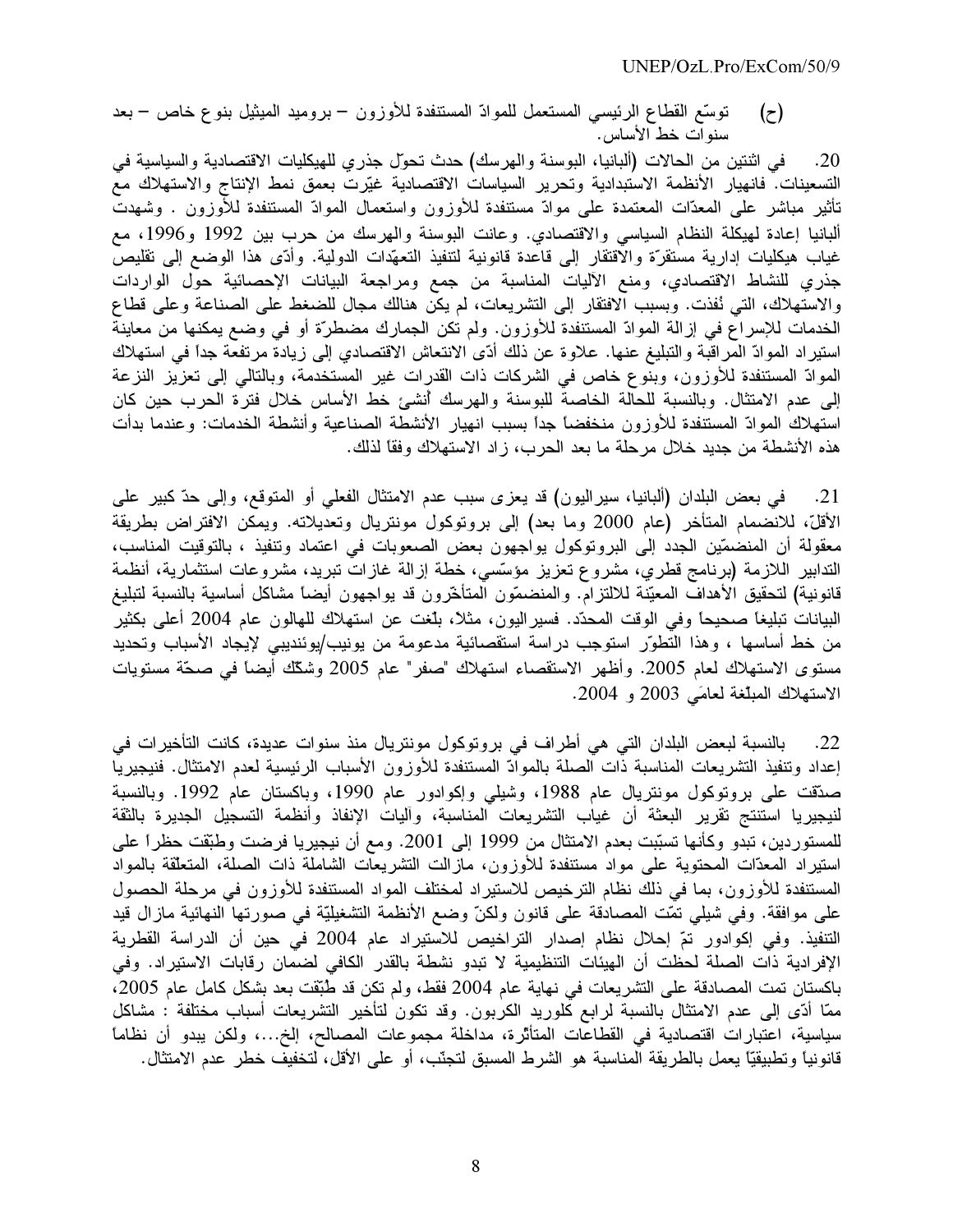23. لقد تبيّن أن سبباً هامّاً آخر لعدم الامتثال الفعلي أو الظاهري، هو انعدام مداخلة الجهات المعنيّة الرئيسية، وحتى التحقظ العلني لإزالة الموادّ المستنفدة للأوزون في القطاعات المتأثَّرة . فبالنسبة لشيلبي مثلاً، شعر أصحاب الشأن المعنيّون الرئيسيون، وبنوع خاصّ مزارعو الفرّاولة، بأن الحكومة وافقت من دونٌ تشاور مناسب على جدول زمني مُتقدّم لإزالة بروميد الميثيل، اعتبروا أنه غير قابل للإنجاز على الإطلاق من دون أن يهدّد قابليّة الحياة الاقتصادية في القطاع. وعلى غرار ذلك في إكوادور يتبيّن بوضوح أن ثمّة معارضة شديدة للاتّجاه نحو إزالة بروميد الميثيل في محيط مزارعي الأزهار . وحسب الدراسة القطرية الإفرادية هنالك رأى عام بعدم وجود بدائل لبروميد الميثيل ، وأنه في حال وجود مثل هذه البدائل، فإنّها إمّا أن نكون باهظة الثمن، أو غير صالحة للعمل. وقد تكرَّر الاعتقاد بأن إزالة بروميد الميثيل قد تسبَّب إفلاس شركات عديدة وتولَّد أثراً اجتماعياً سلبياً إلى حدّ بعيد في ذاك البلد. وفي كلتا الحالتين حدث توسّع هام للقطاعات الإنتاجية ذات الصلة بعد سنوات خط الأساس (1995–1998 لبروميد الميثيل) وزاد الاستهلاك على الرغم من التجميد على مستوى خط الأساس من عام 2002 وما بعد. ويبدو إن الاتصال والمعلومات حول حالات مماثلة تحدث في بلدان أخرى وفي ظروف متشابهة، والتشاور المبكر والمتواصل، والنعاون مع المنتجين المعنيّين وكافة أصحاب الشأن المتأثّرين، هي منطّلبات رئيسية لتجنّب عدم الامتثال.

في بعض بلدان أمريكا اللاتينية و الوسطى ، أدّت إعفاءات الاستعمال الحرج الكبيرة نسبياً لمستخدمي  $.24$ بروميد الميثيل في الولايات المتحدة، إلى الشعور بأن الإزالة الكاملة لن تحدث قبل بضع سنوات في سوقها الرئيسية للتصدير ، وأن ليس ثمّة بدائل لبروميد الميثيل قابلة للديمومة. وقد عبَّر عن ذلك منتجون في كلّ من شيلبي وإكوادور ، وأكَّدت أيضاً في تقارير من غواتيمالا.

رابعا. التدابير المتخذة من أجل العودة إلى الامتثال

- التدابير الهامّة لضمان عودة سريعة إلى الامتثال كانت حتى الآن :  $.25$
- تنفيذ خطط عمل مقدَّمة إلى لجنة التنفيذ وموافق عليها من جانب اجتماع الأطراف؛  $(\mathfrak{h})$
- إحلال تشريعات مناسبة ذات صلة بالموادّ المستنفدة للأوزون كقاعدة لرقابة الاتجار بالموادّ  $(\rightarrow)$ المستنفدة للأوزون واستهلاكها؛
	- التعجيل في تنفيذ المشروعات الاستثمارية وغير الاستثمارية؛  $(\tau)$
- مساعدة خارجية مقدّمة من جانب برنامج المساعدة على الامتثال، وبنوع خاص عن طريق دعم  $(\iota)$ وحدات الأوزون من خلال مهمات استشارية والتعاون فيما بين بلدان الجنوب.

طُلب إلى كافة البلدان التي هي في وضع عدم امتثال أن تقدّم إلى لجنة التنفيذ خطة عمل مع نقاط مرجعيّة .26 زمنية محدّدة للعودة إلى الامتثال بالنسبة لاستهلاك الموادّ المستنفدة للأوزون المبلغ عنها أنها فوق المستوى التبي تسمح به الجداول الزمنية للإزالة التابعة لبروتوكول مونتريال. وبالنسبة للبلدان الخاضعة للنظر، بالإمكان تقديم المستندات التالية :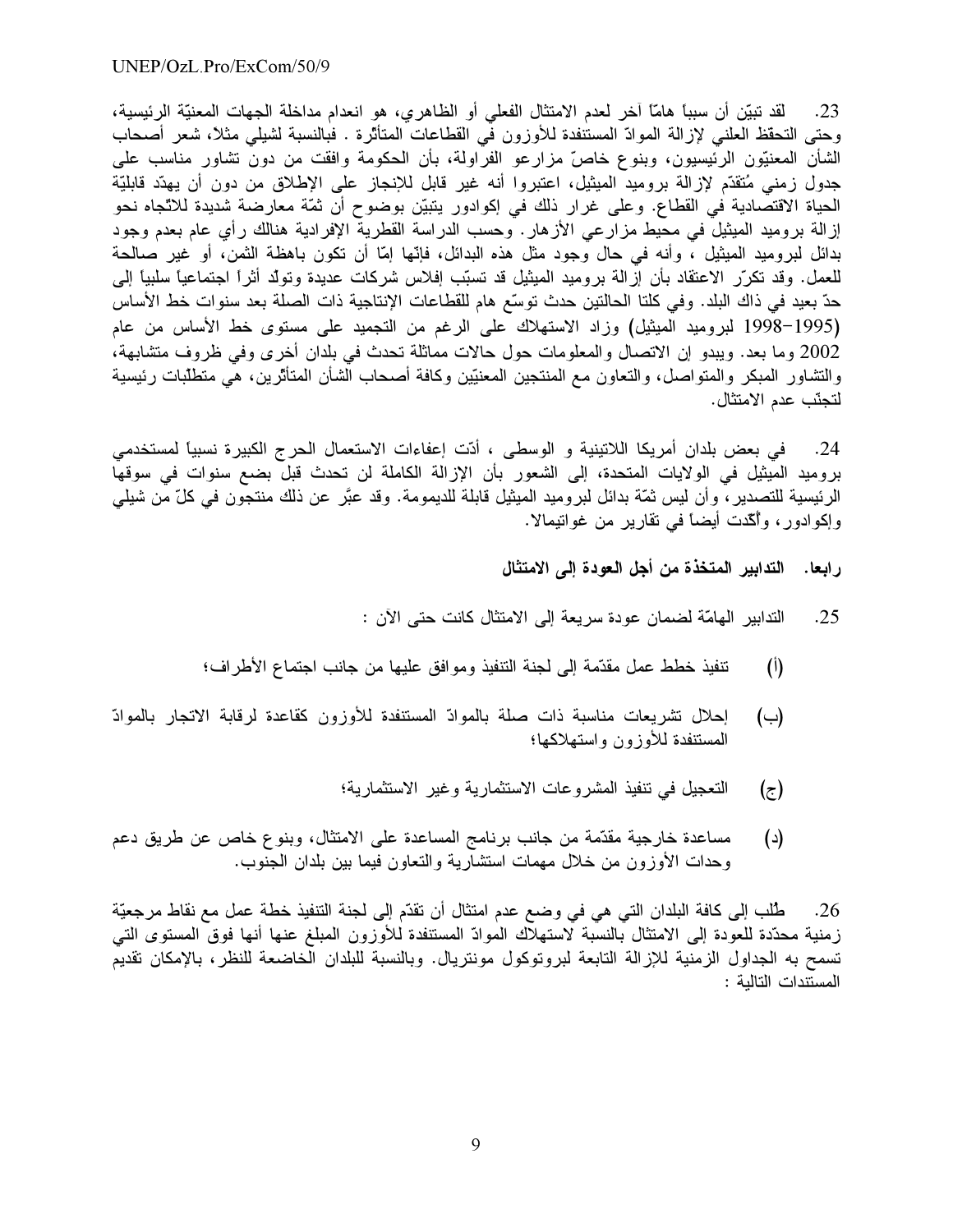| الامتثال بخطة العمل     | الاستهلاك الأقصى         | خطة عمل لإزالة الموادّ | البلد            |
|-------------------------|--------------------------|------------------------|------------------|
| استثال $\mathbf C$      | المسموح به في حدود       | المستنفدة للأوزون وافق |                  |
| $\cdot$ عدم امتثال : NC | العام 2005 بأطنان قدرات  | عليها اجتماع الأطراف   |                  |
|                         | استنفاد الأوزون وبالنسبة |                        |                  |
|                         | لكل خطة عمل              |                        |                  |
| امتثال                  | 36.2                     | كلورو فلورو كربون      | ألبانيا          |
| امتثال                  | 102.1                    | كلورو فلورو كربون      | البوسنة والهرزك* |
| امتثال                  | 5.61                     | بروميد الميثيل         |                  |
| امتثال                  | 1.3                      | ثلاثى كلورو الإيثان    |                  |
| عدم امتثال              | 170                      | بروميد الميثيل         | شیلی             |
|                         | 4.512                    | ثلاثى كلورو الإيثان    |                  |
| امتثال                  | 1.398                    | ثلاثى كلورو الإيثان    | إكوادور          |
| امتثال                  | 1,800                    | كلورو فلورو كربون      | نيجيريا          |
| امتثال                  | 7.1                      | هالون                  | باكستان          |
| امتثال                  | 1.39                     | كلورو فلورو كربون      | سانت فنسنت وجزر  |
|                         |                          |                        | غرينادين         |
|                         |                          | لا خطة عمل             | سير اليون        |

\*بيانات البرنامج القطري

في كافة البلدان الخاضعة للنظر تمّ التعجيل إلى حدّ بعيد في عملية وضع مشروعات للتشريعات المناسبة  $.27$ والموافقة عليها، وفي إحلال أليات الإنفاذ. ومن المعترف به على وجه العموم أن التشريعات الشاملة والقابلة للتطبيق تشكل شرطًا هامًا من أجل فعالية رصد ورقابة واردات واستهلاك الموادّ المستنفدة للأوزون. وهي، علاوة عن ذلك، القاعدة من أجل تنفيذ التدريب والاسترداد وإعادة التدوير . وفي ألبانيا وشيلي وإكوادور تمّ اعتماد التشريعات، بما في ذلك نظام إصدار تراخيص للاستيراد. وفي نيجيريا والبوسنة والهرزك أعدّ مشروع تشريعات، ومن المنتظر المصادقة على القوانين الخاصة بكل منهما ووضعها قيد التطبيق عام 2006. ويمكن الافتراض بشكل معقول أن التشريعات المناسبة، إذا طُبَّقت بانتظام ، سوف تعجَّل عملية الإزالة وتساهم فـي تحسين الظروف من أجل امتثال مستدام.

في بعض البلدان التي تمّت زيارتها، كان للدعم الخارجي الذي قدّمته يونيب من خلال خطة المساعدة  $.28$ على الامتثال، وقدَّمته أيضاً وكالات منفذة أخرى، دور هام في العودة إلى الامتثال. فقد نلقت ألبانيا والبوسنة والهرزك ، مثلاً، مساعدة فعليّة من يونيدو ويونيب ووحدات الأوزون الوطنية في بلدان شبكة العمل الأوروبية والأسيوية الوسطى. وقد جرى تبادل مثمر للمعلومات مع وحدةالأوزون الوطنية المقدونية والكروانيّة تتعلّق بالتشريعات ذات الصلة بالأوزون، بما في ذلك أنظمة إصدار التراخيص للاستيراد/التصدير، وبتشريعات مفصلة أخرى ، وقد نلقت كلّ من ألبانيا والبوسنة والهرزك تعليقات وإرشاداً بالنسبة لمشروع نشريعاتها. ونلقت شيلي أيضاً مساعدة ناجحة من وحدة الأوزون الوطنية لبلد أخر في المنطقة، مع دعم من جانب فريق الخطة الإقليمية للمساعدة على الامتثال في أمريكا اللاتينية ، لإعداد مشروع للتشريعات المناسبة.

خامسا. استنتاجات وتوصيات

إن ثمّة أسباباً مختلفة لعدم الامتثال. وقد تمّ تحديد الأسباب الرئيسية التالية، استناداً إلى الدر اسات الإفر ادية .29 في البلدان الخاضعة للنظر :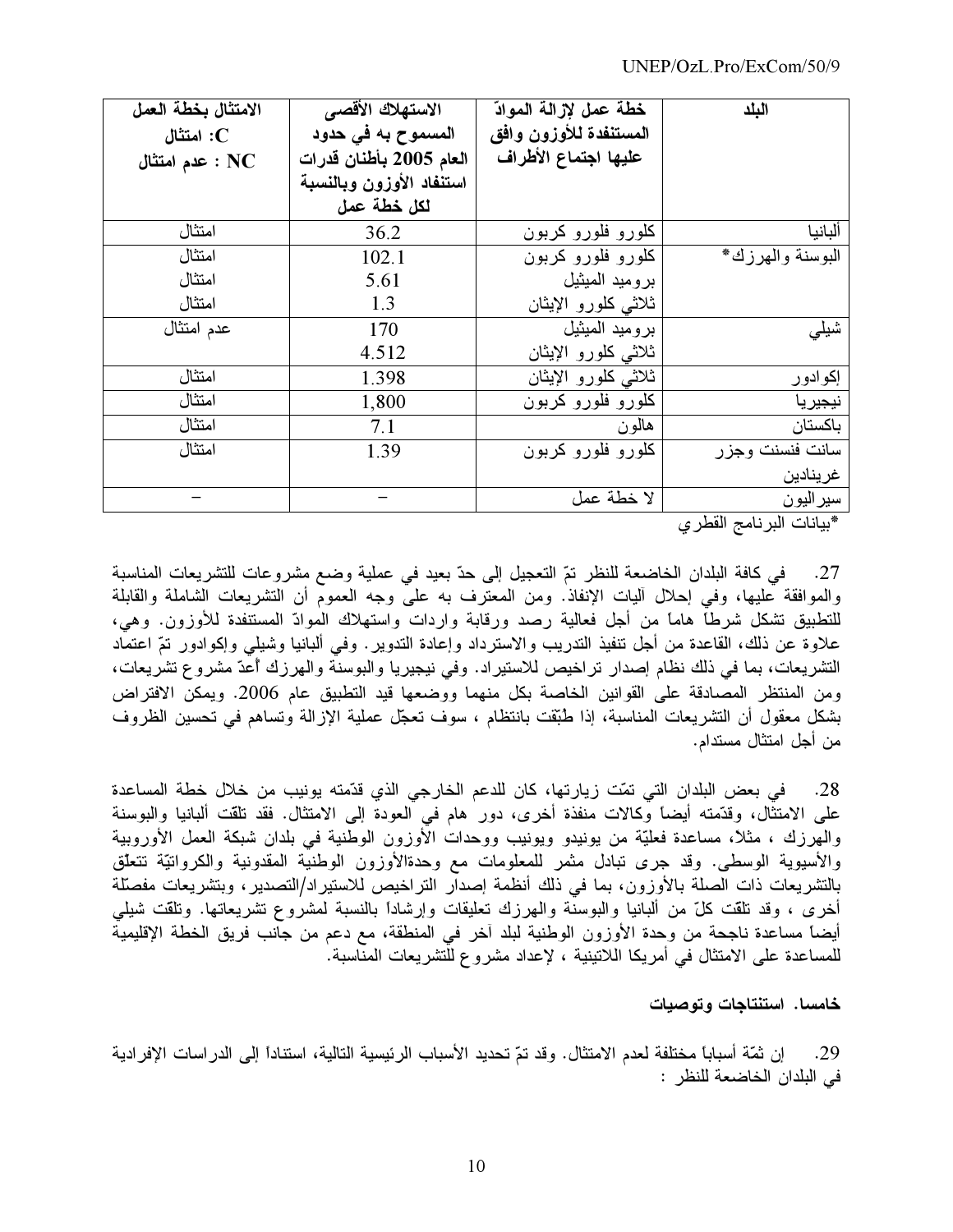- عدم استقرار داخلي بسبب نزاعات مسلّحة أو تحوّل سياسي واقتصادي؛  $(\mathfrak{h})$
- البداية المتأخرة لأنشطة الإزالة بالنسبة للمنضمّين الجدد إلى بروتوكول مونتريال وتعديلاته؛  $(\rightarrow)$
- تأخيرات في تنفيذ إزالة المشروعات وفي تطوير إطار عمل قانوني مناسب وقابل للتطبيق؛ و (ج)
	- حالات نقص في الاتصال والتعاون مع أصحاب الشأن الرئيسيّين.  $(\iota)$

استناداً إلى التقارير الإفرادية، تشير التطوِّرات الأخيرة في البلدان المعنية إلى أن الأسباب التي يتبيّن أنها .30 مسؤولة في الدرجة الأولى عن عدم الامتثال، تُلغى تدريجياً ، وتبدو معظم البلدان أنها متجهة نحو تحقيق تعهّداتها بواسطة ندابير إدارية وتنظيميَّة، والتعجيل في نتفيذ المشروعات، وكذلك في بعض الحالات، من خلال الدعم الخارجي الذي تقدَّمه الوكالات المنفذة و/أو برنامج يونيب للمساعدة على الامتثال.

31. يبدو أن التصديق المتأخر على بروتوكول مونتريال وتعديلاته له تأثير مزدوج على موضوع الامتثال. فمن جهة، يبدأ البلد المعنى بتأخير جذر ي لتنفيذ استر اتيجية لإز الة الموادّ المستنفدة للأوزن، فيسبّب ذلك حالة عدم امتثال بأهداف بروتوكول مونتريال المحدّدة التوقيت. ومن جهة أخرى بإمكان ذاك البلد أن يفاد من خبرات ومنجزات بلدان متقدَّمة أكثر في عملية الإزالة، وتجنَّب بعض نقاط الضعف الأولية، وتسريع العمليَّة على أساس إطار عمل قانوني وأليات تطبيق مناسبة. ووفقًا لذلك يتمكَّن البلد من تعجيل تنفيذ البرامج، متخطَّيًا هكذا مرحلة طويلة وصعبة من التجربة والخطأ.

32. لقد وُقَّفت غالبية البلدان التي يشملها هذا التقرير في العودة إلى الامتثال بالتزامات التجميد، فيما وُقّق بعضها أيضاً في تحقيق أهداف تخفيض استهلاك المواد المستنفدة للأوزون، بما في ذلك الأهداف لعام 2005 والالتزام بتحقيق الأهداف التي حدّدتها كل خطة عمل ذات الصلة المقدّمة إلى لجنة التنفيذ والتي وافق عليها اجتماع الأطراف، كان واحدًا من أهمّ الحوافز التي أسفرت عن هذا الإنجاز . وقد استجابت ألبانيا وشيلي (بروميد الميثيل) ، وإكوادور وسانت فنسنت وجزر غرينادين بالمعايير القياسية المحدّدة التوقيت الخاصّة بخطط العمل، فيما لم تبلُّغ البوسنة والهرزك حتى الآن عن بيانات استهلاك المادّ 7 لعام 2005. وبالنسبة لسيراليون لم تحصل الموافقة على أي خطة عمل. ويبدو أن أي بلد يكون قد اتخذ تدابير عملية حاسمة في الموافقة على التشريعات وتطبيقها، وفي تحسين وتصحيح عملية تبليغ البيانات، إذا اقتضى الأمر ذلك، وفي التعجيل في تنفيذ المشروع المتأخر سابقاً ، كفيل بإحراز تقدّم سريع ممكن في اتجاه الامتثال، في معظم الحالات.

مازالت هنالك في كلِّ من البلدان التي قامت البعثات بزيارتها بعض المجالات والتحديات الصعبة القائمة .33 في سبيل إنجاز الامتثال المستدام أو الحفاظ على مثل هذا الامتثال (راجع المرفق الثاني، ص. 2). وفي ألبانيا والبوسنة والهرزك ونيجيريا، فإن المهمّة الأكثر الحاحاً بالنسبة لتعجيل إزالة كلورو فلورو كربون نتمثّل في التنفيذ المناسب لاستراتيجية الإزالة في قطاع خدمات التبريد. ومن التحديات المتبقّية أيضاً في بلدان عدّة تطبيق التشريعات بعد اعتمادها. ويتطلُّب كلُّ ذلك من السلطات الوطنية المسؤولة، ومن وحدات الأوزون الوطنية بنوع خاص، النزاما متواصلاً ونشطاً، وتنسيقاً وثيقاً مع أصحاب الشأن الرئيسيين. ومن العوامل الضرورية لتحقيق الامتثال المستدام توافر البدائل ذات الأسعار التنافسيَّة، والتي يقبل بها المستعملون.

ومن المنطَّلبات الملحَّة في شيلي وإكوادور نعزيز الاتصال والنعاون مع أصحاب الشأن الرئيسيين، وفي .34 قطاع بروميد المميثيل بنوع خاص، وكذلك تنفيذ قيود استيراد بروميد المميثيل. وزيادة المعلومات وأنشطة إثارة التوعية، وفيما يتعلَّق بنوع خاص بحالات الإزالة الناجحة ، ومنها أمثلة عديدة، ضرورية بصورة ملحَّة. إضافة إلى ذلك يجب أن تكون بلدان المادة 5 حسنة الاطلاع على التقدّم الذي تحرزه أطراف المادة 2 في إزالة بروميد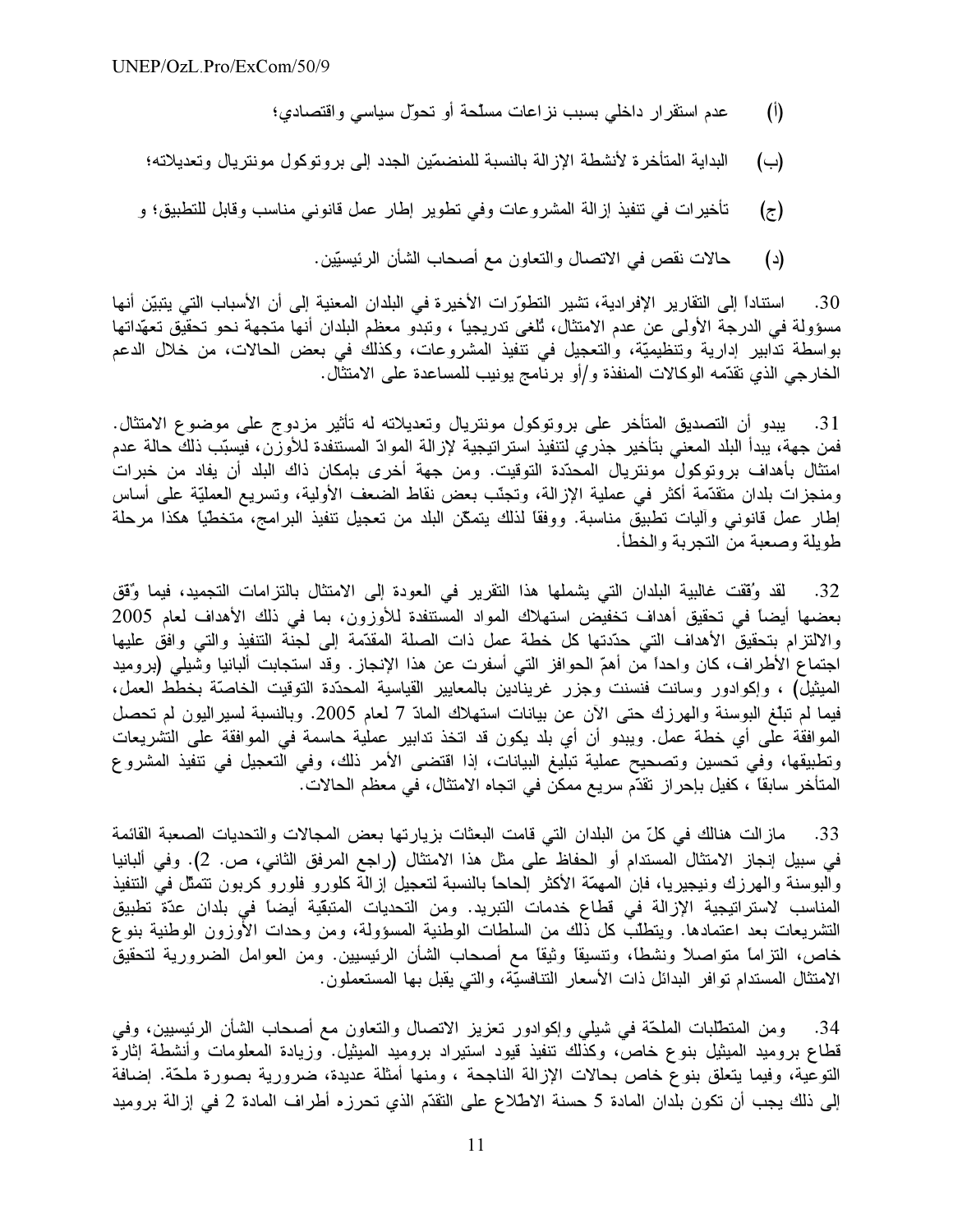$UNEP/OzL$  Pro/ExCom/50/9

الميثيل، وكذلك بالنسبة لإعفاءات الاستعمال الحرج، حيث ينبغي شرح الشروط والقيود التـي أوصت بها لـجنة الْخَيَارَاتَ الْتَقْنَيَّةُ لَبَرُومِيدِ الْمَيْثَيْلُ، وبِالنَّسْبَةُ لَحْسَابٍ مَجْمُوعِ الْمُبَالْغ.

هنالك حالات عدّة لمعدم الامتثال بخطوات التخفيض لاستهلاك موادّ كلورو فلورو كربون والمهالون .35 وبروميد الميثيل ورابع كلوريد الكربون وثلاثي كلورو الإيثان نبرز من بيانات الاستهلاك لعام 2005 التي تمّ تسلَّمها حتى الآن (راجع المرفق الثالث). وقد جرى تناول بعض هذه الحالات في خطط العمل التي وافقت عليها اجتماعات الأطراف. وتعكس بلدان أخرى حالات جديدة قد تستحق مزيداً من التحليل في دراسات آفرادية جديدة، لكسب فهم أفضل للأسباب الكامنة، وللخطوات العملية الضرورية والإمكانات للبلدان من أجل العودة السريعة إلى الامتثال والبقاء فيه، وكذلك من أجل تطوير استنتاجات وتوصيات عامّة معتمدة على عيّنة من البلدان أوسع و أفضل تمثبلاً.

سادسا. الإجراء العملي المتوقع من اللجنة التنفيذية

- قد ترغب اللجنة التنفيذية في : .36
- أن تأخذ علماً بتقرير التقييم النهائي حول حالات عدم الامتثال الواردة في الوثيقة  $(\mathfrak{h})$ UNEP/OzL.Pro/ExCom/50/9؛ و
- تبليغ الاستنتاجات إلى الاجتماع الثامن والثلاثين للجنة التنفيذ في أواسط عام 2007 من خلال (ب) عرض يُجريه الصندوق المتعدّد الأطراف والوكالات المنفذة، يُفيد :
- أن الإلتزام بتحقيق الأهداف التي حدّدتها خطة العمل ذات الصلة، المقدّمة إلى لجنة  $(i)$ النّنفيذ والتي وافق عليها اجتماع الأطراف، كان واحدًا من أهمّ الحوافز التي أسفرت عن العودة إلى الامتثال؛
- إن إحراز نقدّم سريع في اتجاه الامتثال ممكن في معظم الحالات بعد قيام بلد ما  $(ii)$ بالخطوة العملية الحاسمة بالنسبة للموافقة على التشريعات وتطبيقها، وتحسين وتصحيح عملية تبليغ البيانات، إذا اقتضت الحاجة ذلك، والتعجيل في تنفيذ المشروعات المتأخرة ساىقاً.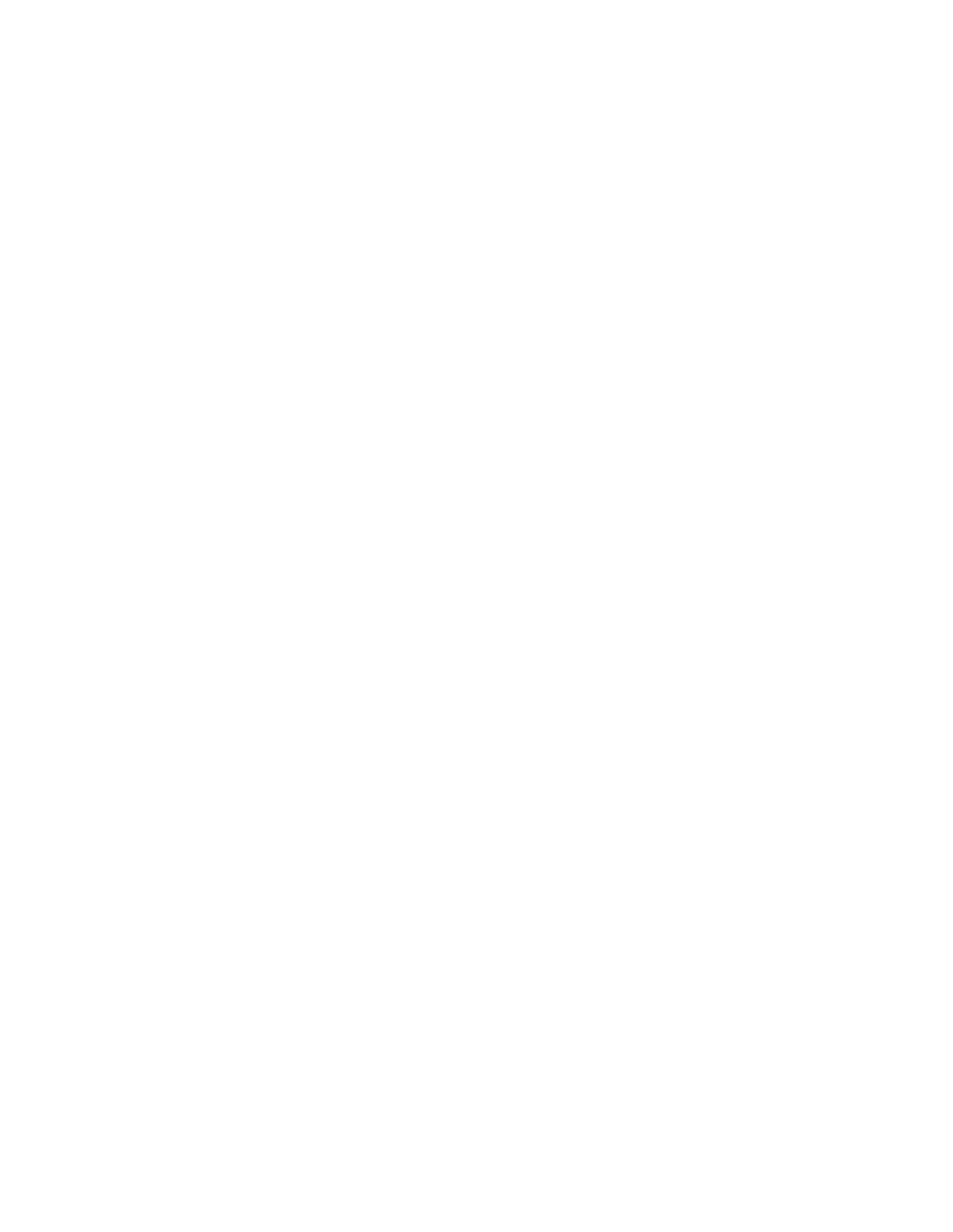#### **ANNEX I**

#### **ODS CONSUMPTION DATA AND COMPLIANCE SITUATION FOR THE COUNTRIES VISITED (According to Article 7 Data)**

|            | <b>ALBANIA</b>  |       |       |       |       |          |       |       |       |       |       |      |                      |               |
|------------|-----------------|-------|-------|-------|-------|----------|-------|-------|-------|-------|-------|------|----------------------|---------------|
| Chemical   | <b>Baseline</b> | 1995  | 1996  | 1997  | 1998  | 1999     | 2000  | 2001  | 2002  | 2003  | 2004  | 2005 | <b>MOP</b>           | <b>Status</b> |
|            |                 |       |       |       |       |          |       |       |       |       |       |      | Compliance           |               |
| <b>CFC</b> | 40.75           | 40.25 | 40.06 | 41.94 | 46.50 |          | 61.90 | 68.80 | 49.92 | 34.98 | 36.5' |      | 14.34 Decision XV/26 |               |
| <b>CTC</b> | 3.15            | 3.15  | 3.15  | 3.15  | 3.15  | 3.15     | 3.15  | 4.28  | 0.00  | 2.86  | 0.00  | 0.00 |                      |               |
| Halons     | 0.00            | 0.00  | 0.00  | 0.00  | 0.00  | 0.00     | 0.00  | 0.00  | 0.00  | 0.00  | 0.00  | 0.00 |                      |               |
| <b>MBR</b> | 0.00            | 0.00  | 0.00  | 0.00  | 0.00  | $0.00\,$ | 0.00  | 0.00  | 0.00  | 0.00  | 0.00  | 0.00 |                      |               |
| <b>TCA</b> | 0.03            | 0.00  | 0.01  | 0.20  | 0.00  | 0.03     | 0.05  | 0.05  | 0.56  | 0.1   | 0.00  | 0.00 |                      |               |

|                 | <b>BOSNIA AND HERZEGOVINA</b> |      |       |       |                   |          |       |      |      |                |       |       |                         |               |  |
|-----------------|-------------------------------|------|-------|-------|-------------------|----------|-------|------|------|----------------|-------|-------|-------------------------|---------------|--|
| <b>Chemical</b> | <b>Baseline</b>               | 1995 | 1996  | 1997  | 1998              | 1999     | 2000  | 2001 | 2002 | 2003           | 2004  | 2005* | <b>MOP</b>              | <b>Status</b> |  |
|                 |                               |      |       |       |                   |          |       |      |      |                |       |       | Compliance              |               |  |
| <b>CFC</b>      | 24.17                         | 3.00 | 20.55 | 48.95 | 45.10             | 150.97   | 75.93 | 199. | 243  | 230.00         | 87.90 | 50.83 | Decision XV/30          |               |  |
| <b>CTC</b>      | $0.00\,$                      | 0.00 | 0.00  | 8.25  | 0.00 <sub>1</sub> | 0.00     | 0.00  | 0.00 | 0.00 | 0.00           | 0.00  | 0.00  |                         |               |  |
| Halons          | 4.14                          | 4.14 | 4.14  | 4.14  | 0.00 <sub>1</sub> | 0.00     | 0.00  | 0.00 | 0.00 | 4.14           | 4.14  | 0.00  |                         |               |  |
| <b>MBR</b>      | 3.53                          | 2.40 | 3.60  | 3.90  | 4.20              | 6.24     | 6.24  | 9.96 | 79   | 9.84           |       |       | $0.77$ Decision XV/30   | $\sqrt{2}$    |  |
| <b>TCA</b>      | 1.551                         | 0.00 | 0.65  | 0.00  | 1.04              | ـ 661. ، | 1.95  | 3.71 | 3.60 | $5.60^{\circ}$ |       |       | $0.68$ Decision XVII/28 |               |  |

\*According to Country Programme Data

|                 |                 |        |        |        |        |        | <b>CHILE</b> |        |        |        |        |         |                          |               |
|-----------------|-----------------|--------|--------|--------|--------|--------|--------------|--------|--------|--------|--------|---------|--------------------------|---------------|
| <b>Chemical</b> | <b>Baseline</b> | 1995   | 1996   | 1997   | 1998   | 1999   | 2000         | 2001   | 2002   | 2003   | 2004   | 2005    | <b>MOP</b><br>Compliance | <b>Status</b> |
| <b>CFC</b>      | 828.73          | 933.48 | 878.23 | 674.47 | 737.92 | 657.52 | 575.96       | 470.23 | 370.19 | 424.46 | 230.78 | 221.48  |                          |               |
| <b>CTC</b>      | 0.61            | 5.67   | 2.42   | .491   | 0.66   | 0.95   | 0.21         | 1.25   | 0.40   | 0.84   | 5.05   | $-0.11$ |                          |               |
| Halons          | 8.50            | 9.75   | 15.75  | 0.00   | 0.00   | 0.00   | 0.00         | 0.90   | 0.00   | 0.00   | 0.00   | 1.17    |                          |               |
| <b>MBR</b>      | 212.51          | 176.78 | 236.15 | 138.97 | 298.14 | 107.14 | 242.52       | 239.00 | 165.25 | 274.30 | 262.7  |         | 167.66 Decision XVII/29  |               |
| <b>TCA</b>      | 6.45            | 9.78   | 10.59  | 2.30   | 7.14   | 8.71   | 3.48         | 5.23   | 3.48   | 6.97   | 3.65   |         | 5.23 Decision XVII/29    | NC            |

| <b>ECUADOR</b>  |                 |        |        |        |            |        |                   |        |        |        |        |        |                       |               |
|-----------------|-----------------|--------|--------|--------|------------|--------|-------------------|--------|--------|--------|--------|--------|-----------------------|---------------|
| <b>Chemical</b> | <b>Baseline</b> | 1995   | 1996   | 1997   | 1998       | 1999   | 2000              | 2001   | 2002   | 2003   | 2004   | 2005   | <b>MOP</b>            | <b>Status</b> |
|                 |                 |        |        |        |            |        |                   |        |        |        |        |        | Compliance            |               |
| <b>CFC</b>      | 301.42          | 314.67 | 269.16 | 320.42 | 271<br>.74 | 153.00 | 230.47            | 206.96 | 229.56 | 256.26 | 147.42 | 132.45 |                       |               |
| <b>CTC</b>      | 0.52            | 2.82   | . . 66 | 0.00   | 0.64       | 0.57   | 0.34              | 0.24   | 0.22   | 0.10   | 4.32   | 0.00   |                       |               |
| Halons          | 5.48            | 16.45  | 0.00   | 0.00   | 0.00       | 0.00   | 0.00 <sub>1</sub> | 0.00   | 0.00   | 0.00   | 0.00   | 0.00   |                       |               |
| <b>MBR</b>      | 66.23           | 39.41  | 69.96  | 64.33  | 91.21      | 122.40 | 122.40            | 369.75 | 40.80  | 0.00   | 0.00   | 53.00  |                       |               |
| <b>TCA</b>      | 2.00            | 0.73   | 0.91   | 3.13   | 2.43       | ا 88.، | . 69              | 0.66   | 2.83   | 3.48   |        |        | 0.82 Decision XVII/31 |               |

|                 | <b>NIGERIA</b>  |         |          |          |          |         |          |          |          |          |          |      |                        |               |
|-----------------|-----------------|---------|----------|----------|----------|---------|----------|----------|----------|----------|----------|------|------------------------|---------------|
| <b>Chemical</b> | <b>Baseline</b> | 1995    | 1996     | 1997     | 1998     | 1999    | 2000     | 2001     | 2002     | 2003     | 2004     | 2005 | <b>MOP</b>             | <b>Status</b> |
|                 |                 |         |          |          |          |         |          |          |          |          |          |      | Compliance             |               |
| <b>CFC</b>      | 3.649.95        | .535.60 | 4.548.08 | 4.866.18 | 4.761.50 | .286.20 | 4.094.80 | 3.665.50 | 3.286.70 | 2.662.40 | 2.116.09 |      | 466.05 Decision XIV/30 |               |
| <b>CTC</b>      | 152.75          | 111.21  | 132.55   | 145.86   | 160.38   | 151.25  | 146.63   | 143.00   | 140.80   | 166.65   | 166.65   | 0.00 |                        |               |
| Halons          | 285.33          | 37.00   | 390.00   | 429.00   | 472.00   | 450.65  | 486.65   | 412.00   | 412.1    | 191.20   | 151.00   | 0.00 |                        |               |
| <b>MBR</b>      | 2.84            | 3.75    | 3.06     | 2.52     | 2.04     | 1.98    | 2.10     | 2.10     | .98      | 1.98     | .681     | 0.00 |                        |               |
| <b>TCA</b>      | 32.86           | 26.80   | 23.99    | 31.02    | 33.19    | 32.69   | 32.69    | 31.50    | 31.00    | 31.30    | 31.30    | 0.00 |                        |               |

|                 | <b>PAKISTAN</b> |          |         |         |         |         |         |         |         |         |        |        |                      |               |
|-----------------|-----------------|----------|---------|---------|---------|---------|---------|---------|---------|---------|--------|--------|----------------------|---------------|
| <b>Chemical</b> | <b>Baseline</b> | 1995     | 1996    | 1997    | 1998    | 1999    | 2000    | 2001    | 2002    | 2003    | 2004   | 2005   | <b>MOP</b>           | <b>Status</b> |
|                 |                 |          |         |         |         |         |         |         |         |         |        |        | Compliance           |               |
| <b>CFC</b>      | 1,679.43        | 2.103.70 | .670.80 | .263.80 | .196.00 | .421.80 | .945.30 | .666.29 | .647.00 | .124.00 | 805.00 | 453.02 |                      |               |
| <b>CTC</b>      | 412.87          | 614.90   | 558.80  | 734.80  | 110.00  | 564.30  | 564.30  | 655.60  | 636.90  | 589.05  | 752.40 | 148.50 |                      |               |
| Halons          | 14.20           | 21.00    | 6.00    | 15.60   | 5.00    | 15.00   | 28.80   | 28.80   | 6.95    | 15.00   | 7.201  |        | 0.00 Decision XVI/29 |               |
| <b>MBR</b>      | 13.95           | 0.00     | 0.00    | 55.80   | 0.00    | 0.00    | 24.00   | 24.00   | 0.00    | 0.001   | 0.00   | 0.00   |                      |               |
| <b>TCA</b>      | 2.33            | 2.80     | 5.20    | 2.90    | 2.00    | 2.50    | 2.50    | 3.50    | 0.00    | 0.00    | 0.00   | 0.00   |                      |               |

|                 | <b>SAINT VINCENT AND THE GRENADINES</b> |      |      |      |      |      |      |      |      |               |      |      |                      |               |  |
|-----------------|-----------------------------------------|------|------|------|------|------|------|------|------|---------------|------|------|----------------------|---------------|--|
| <b>Chemical</b> | <b>Baseline</b>                         | 1995 | 1996 | 1997 | 1998 | 1999 | 2000 | 2001 | 2002 | 2003          | 2004 | 2005 | <b>MOP</b>           | <b>Status</b> |  |
|                 |                                         |      |      |      |      |      |      |      |      |               |      |      | Compliance           |               |  |
| <b>CFC</b>      |                                         | 2.29 | 0.85 | 2.17 | 2.29 | 9.97 | 6.04 | 6.86 | 6.02 | $3.0^{\circ}$ | 2.09 |      | 1.03 Decision XVI/30 |               |  |
| <b>CTC</b>      | 0.00                                    | 0.00 | 0.00 | 0.00 | 0.00 | 0.00 | 0.00 | 0.00 | 0.00 | 0.00          | 0.00 | 0.00 |                      |               |  |
| Halons          | 0.00                                    | 0.00 | 0.00 | 0.00 | 0.00 | 0.00 | 0.00 | 0.00 | 0.00 | 0.00          | 0.00 | 0.00 |                      |               |  |
| <b>MBR</b>      | 0.00                                    | 0.00 | 0.00 | 0.00 | 0.00 | 0.00 | 0.00 | 0.00 | 0.00 | 0.00          | 0.00 | 0.00 |                      |               |  |
| <b>TCA</b>      | 0.00                                    | 0.00 | 0.00 | 0.00 | 0.00 | 0.00 | 0.00 | 0.00 | 0.00 | 0.00          | 0.00 | 0.00 |                      |               |  |

|                 |                 |                |       |       |        |       | <b>SIERRA LEONE</b> |         |      |       |           |       |            |               |
|-----------------|-----------------|----------------|-------|-------|--------|-------|---------------------|---------|------|-------|-----------|-------|------------|---------------|
| <b>Chemical</b> | <b>Baseline</b> | 1995           | 1996  | 1997  | 1998   | 1999  | 2000                | 2001    | 2002 | 2003  | 2004      | 2005  | MOP        | <b>Status</b> |
|                 |                 |                |       |       |        |       |                     |         |      |       |           |       | Compliance |               |
| <b>CFC</b>      | 78.55           | 67.12          | 86.66 | 81.88 | 81.04  | 75.87 | 75.93               | 92.90   | 80.8 | 66.32 | 64.53     | 26.21 |            |               |
| <b>CTC</b>      | 2.57            | 0.88           | 4.10  | . .65 | 4.40   | 1.65  | 1.65                | 0.66    | 0.22 | 0.14  | 2.44      | 0.01  |            |               |
| Halons          | 16.00           | 2.00           | 18.00 | 18.00 | 12.00  | 12.00 | 9.90                | 9.00    | 0.00 | 15.00 | $8.4^{4}$ | 0.00  |            |               |
| <b>MBR</b>      | 2.63            | 2.70           | 3.60  | 2.40  | ا 80.، | 1.50  | 1.20                | . . 201 | .20  | 0.66  | 0.36      | 0.00  |            |               |
| <b>TCA</b>      | 0.00            | $0.00\text{ }$ | 0.00  | 0.00  | 0.00   | 0.00  | 0.00                | 0.00    | 0.00 | 0.00  | $0.00\,$  | 0.00  |            |               |

 $C =$  Compliance ;  $NC =$  Non-Compliance (Confirmed or Apparent) In Non-Compliance with the Freeze In Non-Compliance with the 2005 Reduction Target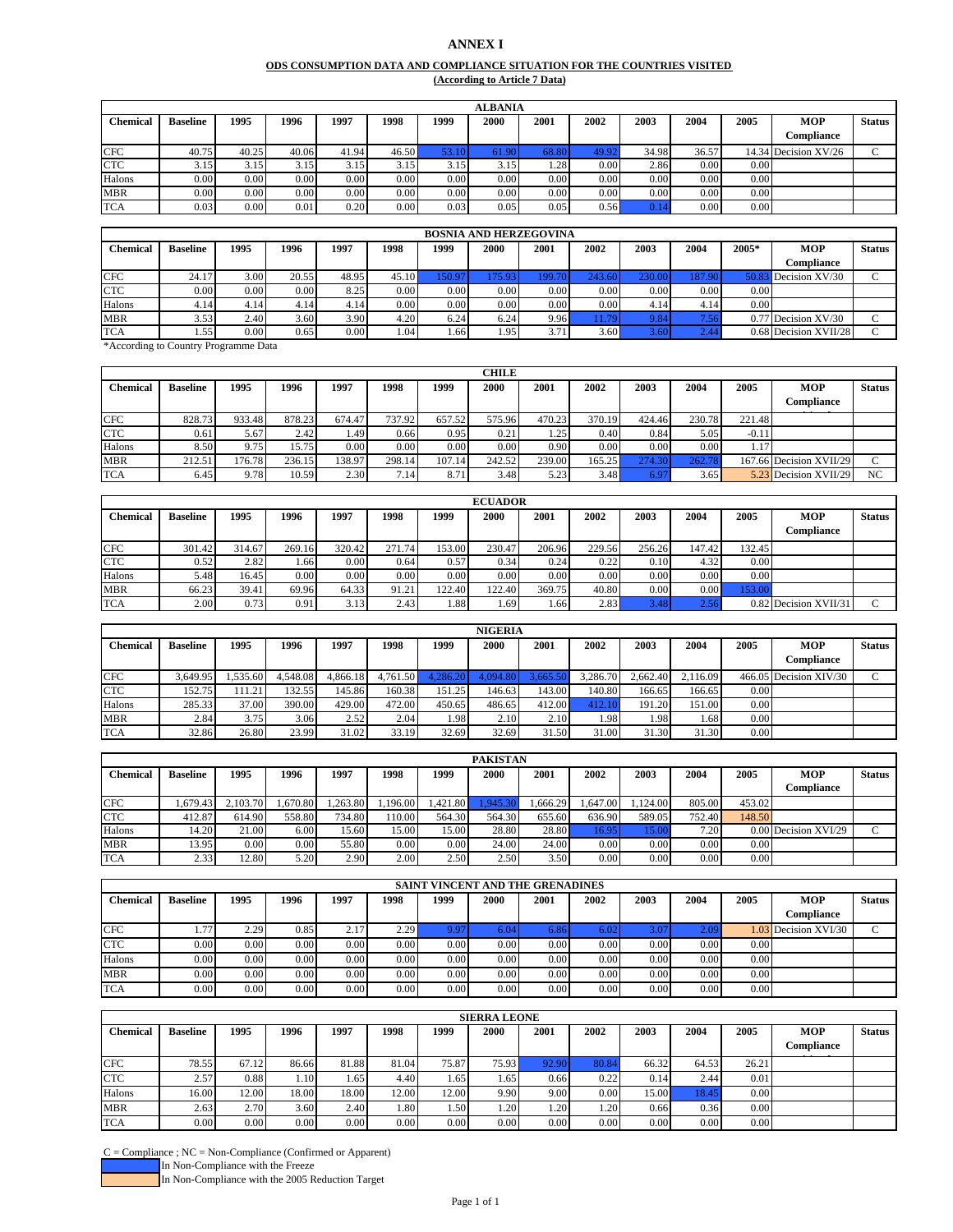| سيراليون                       | سانت فنسنت                  | باكستان                   | نيجيريا                        | إكوادور                   | شيلى                        | البوسنة                            | ألبانيا                    | المواضيع                 |
|--------------------------------|-----------------------------|---------------------------|--------------------------------|---------------------------|-----------------------------|------------------------------------|----------------------------|--------------------------|
|                                | وجزر                        |                           |                                |                           |                             | والهرزك                            |                            |                          |
|                                | غرينادين                    |                           |                                |                           |                             | (بيانات<br>البرنامج                |                            |                          |
|                                |                             |                           |                                |                           |                             | القطري لعام                        |                            |                          |
|                                |                             |                           |                                |                           |                             | (2005)                             |                            |                          |
| 2001                           | 1996                        | 1992                      | 1988                           | 1990                      | 1990                        | 1992                               | 1999                       | تاريخ                    |
|                                |                             |                           |                                |                           |                             |                                    |                            | التصديق                  |
|                                |                             |                           |                                |                           |                             |                                    |                            | على                      |
|                                |                             |                           |                                |                           |                             |                                    |                            | بروتوكول<br>مونتريال     |
| 2005                           | 2005                        | 2005                      | 2005                           | 2005                      | 2005                        | 2005                               | 2005                       | أحدث                     |
|                                |                             |                           |                                |                           |                             |                                    |                            | البيانات                 |
|                                |                             |                           |                                |                           |                             |                                    |                            | المبلغ                   |
|                                |                             |                           |                                |                           |                             |                                    |                            | عنها عن                  |
|                                |                             | المادّة 7                 |                                |                           |                             |                                    | المادّة 7                  | الامتثال                 |
| المادّة 7                      | المادّة 7                   |                           | المادّة 7                      | المادّة 7                 | المادّة 7                   | البرنامج<br>القطري                 |                            | مصدر<br>البيانات         |
| $\mathcal{C}$                  | NC                          | $\mathbf C$               | $\mathcal{C}$                  | $\mathbf C$               | $\mathcal{C}$               | $\overline{\text{NC}}$             | $\mathcal{C}$              | $\frac{0}{650}$          |
|                                |                             |                           |                                |                           |                             |                                    |                            | تخفيض                    |
|                                |                             |                           |                                |                           |                             |                                    |                            | من كلورو                 |
|                                |                             |                           |                                |                           |                             |                                    |                            | فلورو                    |
| صفر استهلاك                    | صفر استهلاك                 | صفر استهلاك               | صفر استهلاك                    | $\overline{\text{NC}}$    | $\mathcal{C}$               | $\mathcal{C}$                      | صفر استهلاك                | كربون<br>$\frac{0}{20}$  |
|                                |                             |                           |                                |                           |                             |                                    |                            | تخصيص                    |
|                                |                             |                           |                                |                           |                             |                                    |                            | من بروميد                |
|                                |                             |                           |                                |                           |                             |                                    |                            | الميثيل                  |
| صفر استهلاك                    | صفر استهلاك                 | صفر استهلاك               | صفر استهلاك                    | صفر استهلاك               | $\mathbf C$                 | صفر استهلاك                        | صفر استهلاك                | $\frac{0}{650}$          |
|                                |                             |                           |                                |                           |                             |                                    |                            | تخفيض                    |
| $\mathcal{C}$                  | صفر استهلاك                 | NC                        | صفر استهلاك                    | صفر استهلاك               | $\mathcal{C}$               | صفر استهلاك                        | صفر استهلاك                | من الـهالون<br>%85       |
|                                |                             |                           |                                |                           |                             |                                    |                            | تخفيض                    |
|                                |                             |                           |                                |                           |                             |                                    |                            | من رابع                  |
|                                |                             |                           |                                |                           |                             |                                    |                            | كلوريد                   |
|                                |                             |                           |                                |                           |                             |                                    |                            | الكربون                  |
| صفر استهلاك                    | صفر استهلاك                 | صفر استهلاك               | صفر استهلاك                    | $\mathbf C$               | NC                          | $\mathcal{C}$                      | صفر استهلاك                | $\frac{0}{630}$<br>تخفيض |
|                                |                             |                           |                                |                           |                             |                                    |                            | من ثلاث <i>ي</i>         |
|                                |                             |                           |                                |                           |                             |                                    |                            | كلورو                    |
|                                |                             |                           |                                |                           |                             |                                    |                            | الإيثان                  |
| كلورو فلورو                    | كملورو فلورو                | كلورو فلورو               | كلورو فلورو                    | كلورو فلورو               | كلورو فلورو                 | كلورو فلورو                        | كلورو فلورو                | استهلاك                  |
| کربون=<br>%33                  | كربون=58%                   | كربون=27%<br>ر ابع کلورید | كربون=13%<br>ر ابع کلورید      | كربون=44%<br>ر ابع کلورید | کربون=27%<br>ر ابع کلورید   | کربون=210%                         | كربون=35%                  | موادّ<br>مستنفدة         |
| ر ابع كلوريد                   | ر ابع کلورید<br>الكربون=غير | الكربون=36%               | الكربون=0%                     | الكربون=0%                | الكربون=18%                 | ر ابع کلورید<br>الكربون=غير        | ر ابع کلورید<br>الكربون=0% | للأوزون                  |
| $\%0.4$ الكربون=4              | وارد                        | $\%0$ هالون               | $\%0$ هالون                    | $\%0$ هالون               | $%14$ هالون: 14             | وارد                               | هالون: غير                 | بنسبة                    |
| $\%0$ هالون:                   | هالون فير                   | بروميد                    | بروميد                         | بروميد                    | بروميد                      | $\%0$ هالون $=0$                   | وارد                       | منوية لخط                |
| بروميد                         | وارد                        | $\%0=0$ الميثيل           | $\%0 = \frac{1}{2}$ الميثيل    | $\%231 =$ الميثيل         | الميثيل=79%                 | بروميد                             | بروميد                     | الأساس                   |
| الميثيل=0%                     | بروميد                      | ثلاثي كلورو<br>الإيثان=0% | ثلاث <i>ي</i> كلورو            | ثلاثي كلورو               | ثلاثي كلورو                 | المبثيل=22%                        | الميثيل=غير                | (أحدث                    |
| ثلاثي كلورو<br>الإيثان=غير     | الميثيل=غير<br>وارد         |                           | الإيثان=0%                     | الإيثان=41%               | الإيثان=81%                 | ثلاث <i>ي</i> كلورو<br>الإيثان=44% | وارد<br>ثلاثي كلورو        | تبليغ عن<br>بيانات من    |
| وارد                           | ثلاثي كلورو                 |                           |                                |                           |                             |                                    | الإيثان=0%                 | عام                      |
|                                | الإيثان=غير                 |                           |                                |                           |                             |                                    |                            | (2005                    |
|                                | وارد                        |                           |                                |                           |                             |                                    |                            |                          |
| مشروع                          | الاعتماد                    | $\mathcal{C}$             | مشروع                          | $\mathbf C$               | قانون مصدّق؛                | بوافق عليه في                      | $\mathbf C$                | نظام                     |
| التشريعات في<br>مرحلة الموافقة | منوقغ حنى                   |                           | التشريعات في<br>مرحلة الموافقة |                           | أنظمة مفصللة<br>فيد الإعداد | خريف 2006                          |                            | التراخيص<br>الكائن       |
| أ) النصديق                     | $2006$ عام<br>اً) نأخير ات  | أ) الاعتماد               | أ) عدم وجود                    | أ) ممانعة لإزالة          | اً) نقص في                  | أ) تفكك                            | أ) عملية نحّول             | أسياب عدم                |
| المنأخر على                    | في نتفيذ                    | المتأخر لنظام             | تشريعات                        | بروميد الميثيل            | التشريعات                   | بوغسلافيا                          | سياسي                      | الامتثال أو              |

# المرفق II : بيانات ومعلومات رئيسية بالنسبة لكلّ بلد تمّت زيارته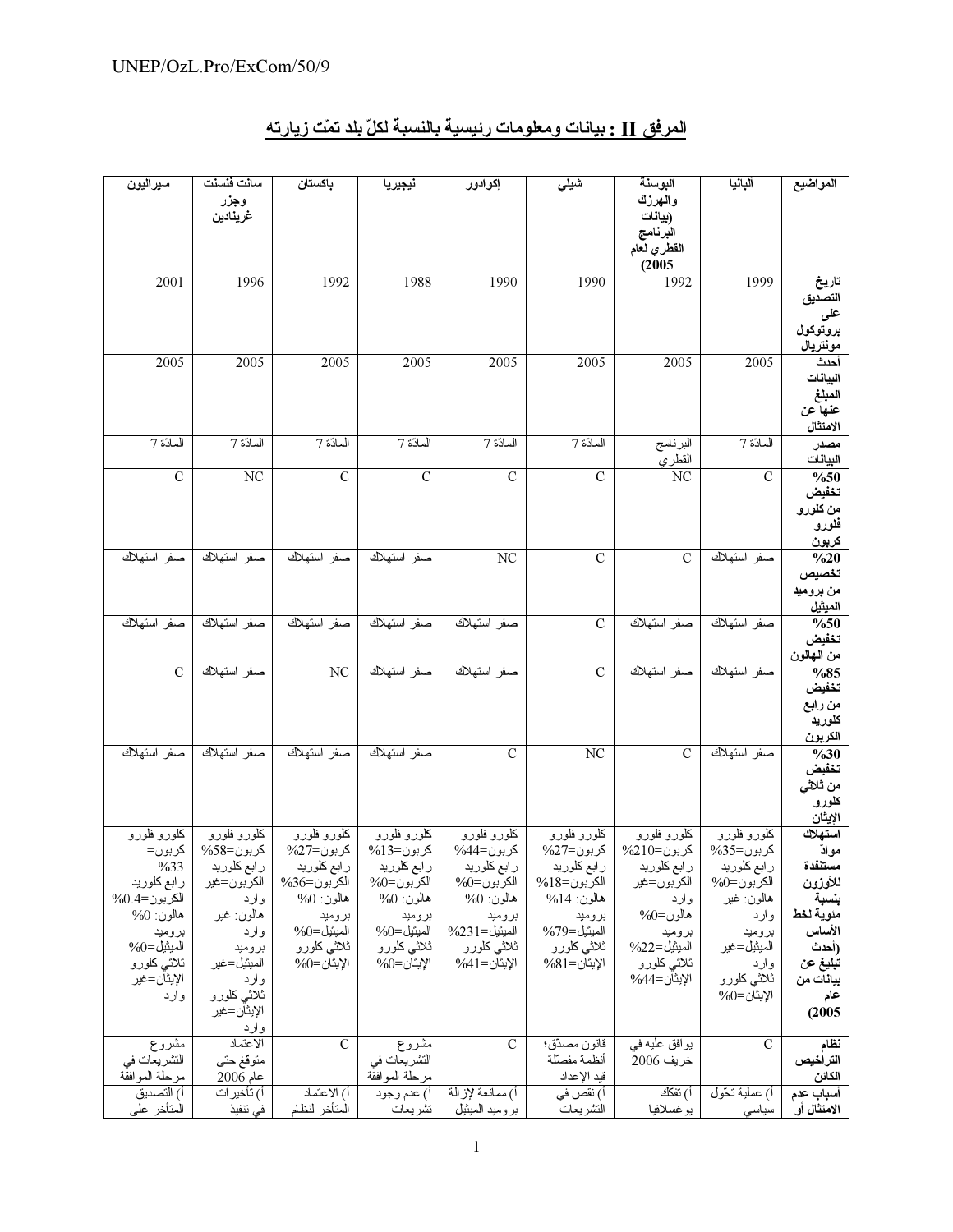### UNEP/OzL.Pro/ExCom/50/9

| بروتوكول<br>مونتريال<br>ونعديلانه<br>(2001)<br>ب) وضع<br>الحرب الأهلية<br>ج) النطوير<br>المتأخر للقدرة<br>المؤسسية<br>ومشروع<br>التشريعات                                                                                                                                                                                                              | المشروعات<br>سببها في<br>الدرجة الأولى<br>الاتصال<br>السبّىء بين<br>وحدات<br>الأوزون<br>الوطنية<br>ويوئنديبي في<br>بربادوس<br>ب) ندقق<br>كثيف<br>للسيار ات<br>المستعملة،<br>6,000<br>نقريباً، مقرون<br>بطلب منز ايد<br>على الأجهز ة<br>المنزلية                                                                                                                                                                             | إصدار<br>التر اخبص في<br>ديسمبر /كانون<br>الأول 2004<br>ب) لم يتمّ في<br>الوقت المناسب<br>نبليغ مستوردي<br>ر ابع کلورید<br>الكربون<br>و الجمارك بشأن<br>قبود الكوننا لعلم<br>2005 | مناسبة<br>ونطبيق،<br>وتسجيل جدير<br>بالثقة (ابتداء<br>من الأونة<br>الأخير ة)<br>ب) واردات<br>بر"ادات<br>وثلاجات<br>مستعملة رديئة<br>النوع<br>ج) نأخير ات<br>كبير ة فى إعداد<br>البرنامج<br>القطري وفي<br>ننفيذ<br>المشروعات<br>الاستثمارية في<br>قطاع الرغاوي<br>والنبريد                                                                                                                                                               | فی محیط<br>مزارعي<br>الأز هار الذين<br>يعتقدون بعدم<br>وجود بديل لهذه<br>المادة<br>ب) نقص في<br>الاتصال بين<br>أصحاب الشأن<br>(الجمارك،<br>الوزارة، وحدة<br>الأوزون<br>الوطنية،<br>منظمات<br>المزارعين<br>ج) صعوبة في<br>ندخل أصحاب<br>الشأن (جمعية<br>نجار ة الأز هار )                                                                                                          | المناسبة حتى<br>الآونة الأخيرة<br>ب) لا ندخّل<br>مناسب<br>لأصحاب الشأن<br>الر ئيسيين،<br>وبنوع خاص<br>مز ار عي<br>الفر اولة، في<br>النز امات إز الة<br>بروميد الميثيل<br>ج) نقص في<br>المذيبات البديلة<br>لثلاثى كلورو<br>الإيثان ونطوير<br>متأخر<br>لنشريعات معيّنة<br>لر فابة الاستير اد                                                                   | السابقة والحرب<br>1996-1992<br>ب) نقص في<br>الهيكليات<br>الإدارية<br>المستقرة ونظام<br>عمل شر عي<br>ج) عملية<br>تشريعية بالغة<br>النعقيد بموجب<br>اتفاق دايتون<br>د) زيادة مرتفعة<br>جدتٌ في<br>استهلاك المواد<br>المستنفدة<br>للأوزون بعد<br>الانتعاش<br>الاقتصادي منذ<br>$2000$ عام                                                                                                                         | واقتصادى<br>معقدة في<br>النسعينات<br>ب) نصديق<br>متأخر على<br>بروتوكول<br>مونتريال<br>وتعديلاته<br>ج) بداية<br>متأخر ة لوحدة<br>الأوزون<br>الوطنية وإعداد<br>المشروع<br>المطابق                                                                                                                                                                                                                                                                                                | التعرّض<br>لعدم<br>الامتثال                             |
|--------------------------------------------------------------------------------------------------------------------------------------------------------------------------------------------------------------------------------------------------------------------------------------------------------------------------------------------------------|-----------------------------------------------------------------------------------------------------------------------------------------------------------------------------------------------------------------------------------------------------------------------------------------------------------------------------------------------------------------------------------------------------------------------------|-----------------------------------------------------------------------------------------------------------------------------------------------------------------------------------|-----------------------------------------------------------------------------------------------------------------------------------------------------------------------------------------------------------------------------------------------------------------------------------------------------------------------------------------------------------------------------------------------------------------------------------------|-----------------------------------------------------------------------------------------------------------------------------------------------------------------------------------------------------------------------------------------------------------------------------------------------------------------------------------------------------------------------------------|--------------------------------------------------------------------------------------------------------------------------------------------------------------------------------------------------------------------------------------------------------------------------------------------------------------------------------------------------------------|---------------------------------------------------------------------------------------------------------------------------------------------------------------------------------------------------------------------------------------------------------------------------------------------------------------------------------------------------------------------------------------------------------------|--------------------------------------------------------------------------------------------------------------------------------------------------------------------------------------------------------------------------------------------------------------------------------------------------------------------------------------------------------------------------------------------------------------------------------------------------------------------------------|---------------------------------------------------------|
| أ) إنَّمام<br>مشروعات<br>النحويل من<br>قطاع الرغاوي<br>ب) 14 مشروعاً<br>موافق عليها<br>للإز الة في<br>المهالون<br>والنبريد،<br>مشروعات<br>مساعدة تقنية<br>لبروميد الميثيل<br>ج) العودة إلىي<br>الامتثال عامَى<br>2003 و2004<br>بالنسبة لكلورو<br>فلورو كربون<br>والمهالون علم<br>2005 بعد<br>تصحيح بيان<br>استهلاك الهالون<br>في استقصاء<br>المستعملين | أ) مدلخلات<br>منعاقبة من<br>جانب لجنة<br>الننفيذ ونتفيذ<br>ناجح لخطة<br>العمل<br>ب) إحلال<br>ونطبيق ناجح<br>لنظام سجلّ<br>و کو تا<br>للمستور دين،<br>نطنقه<br>الجمارك حتى<br>في غياب<br>تشريعات<br>موافق عليها،<br>حظر على<br>واردات<br>المعدّات<br>المحتوية على<br>مواد مستنفدة<br>للأوزون<br>والسيارات<br>المصنوعة فبل<br>أربع سنوات<br>أو أكثر<br>ج) ندر پب<br>موظفي<br>الجمارك<br>وتعاون جيد<br>جداً ما بين<br>المؤسسات | أ) الحدّ من<br>استير اد المهالون<br>ب) إعلام<br>مستوردي ر ابع<br>كلورو كربون<br>والجمارك<br>بالقيود<br>المفروضة علىي<br>الاستير اد                                                | أ) علات<br>نيجير يا إل <i>ى</i><br>الامتثال بشأن<br>كلورو فلورو<br>كربون عام<br>2002 بعد<br>تخفيض<br>استهلاك<br>$380 + 2001$<br>طن مزید من<br>التخفيض عام<br>2002 بقدر<br>624 طن<br>ب) مشروعات<br>مظلية لكلورو<br>فلورو كربون<br>/ثلاثي الإيثان<br>نكمل عام<br>2006<br>ج) نأييد<br>الوزارة<br>للجهود من<br>أجل النعجيل<br>بالتشريعات<br>المتعلقة باز الة<br>المو اد<br>المستنفدة<br>للأوزون<br>د) جهود<br>لإحلال إنتاج<br>الهايدروكربون | أ) إنّمام<br>المشروعات<br>الاستثمارية في<br>بروميد الميثيل<br>وإزالة 37٫2<br>طن من قدر ات<br>استنفاد الأوزون<br>ب) نحسين<br>النوعية بشأن<br>الأنظمة المنعلقة<br>بواردات المواد<br>المستنفدة<br>للأوزون.<br>مزارعو<br>الأزهار<br>يعربون عن<br>بعض الاستعداد<br>لنَجر بة البدائل<br>ج) إعداد<br>مشروع لثلاثى<br>كلورو الإيثان<br>موافق عليه<br>ويُكمل في<br>2006 مع 7<br>أشهر تأخير | أ) تشريعات<br>حول ر قابة<br>الاستير اد ونظام<br>النر اخيص<br>أنظمة مفصلة<br>موافق عليها قيد<br>الوضع في<br>صورتها النهائية<br>ب) نحسين<br>النعاون مع<br>أصحاب الشأن<br>(مزار عو<br>الفر اولمة بنوع<br>خاص)<br>ج) ملاحظة<br>الزيادة الجذرية<br>لأسعار بروميد<br>الميثيل<br>د) نجربة<br>مستمرةمع<br>المذيبات البديلة<br>للجدول وضمان<br>ثلاثي كلورو<br>الإيثان | أ) مساعدة فعلية<br>من الوكالات<br>المنفذة ومزيد<br>من بلدان شبكة<br>وأوروبا وآسيا<br>الوسطى<br>المنقدمة<br>بموجب خطة<br>المساعدة على<br>الامتثال من<br>أجل نطوير<br>مشروع<br>تشريعات<br>واستر انيجية<br>ب) مشروع<br>تشريعات<br>شامل، بو افق<br>عليه في خريف<br>2006<br>ج) تحويل<br>مختلف<br>المشروعات<br>الاستثمارية<br>المنممة في<br>قطاع الرغاوي<br>و النبر يد<br>د) حظر على<br>استير اد بر وميد<br>الميثيل | اً) مساعدة<br>فعلية من<br>الوكالات<br>المنفذة ومزيد<br>من بلدان شبكة<br>وأوروبا وآسيا<br>الوسطى<br>المنقدّمة<br>بموجب خطة<br>المساعدة على<br>الامتثال من<br>أجل نطوير<br>مشروع<br>تشريعات<br>واسنر انبجية<br>ب) التعجيل<br>في الندريب<br>(اَلتقنيين<br>والجمارك)<br>ومشروع<br>الاسترداد<br>وإعادة الندوير<br>بعد وضع<br>النشر يعات فيد<br>التنفيذ<br>ج) إحتمال<br>مقلص<br>للوار دات غیر<br>الشرعية نظرأ<br>لمفوارق السعر<br>القليلة للمواد<br>المستنفدة<br>للأوزون<br>والبدائل | تدابير من<br>أجل العودة<br>إلى<br>الامتثال              |
| أ) نتفيذ خطة<br>إدار ة غاز ات<br>التبريد<br>ب) اعتماد                                                                                                                                                                                                                                                                                                  | أ) الموافقة<br>الرسمية على<br>التشريعات<br>ب) تسجيل                                                                                                                                                                                                                                                                                                                                                                         | اً) تكييف<br>النر اخيص<br>الممنوحة<br>للاستهلاك<br>الأقصى                                                                                                                         | أ) نتفيذ<br>عناصر خطة<br>إدار ة غاز ات<br>التبريد لخطة<br>الإزالة                                                                                                                                                                                                                                                                                                                                                                       | اً) النَّحدِّي<br>الرئيسي هو<br>إز الة بروميد<br>الميثيل الحاجة<br>إلى اتصال                                                                                                                                                                                                                                                                                                      | اً) تحسين<br>النعاون مع<br>أصحاب الشأن<br>الرئيسيين، وفي<br>قطاع بروميد                                                                                                                                                                                                                                                                                      | أ) الموافقة<br>والنطبيق<br>للنشر يعات ذات<br>الصلة بالمواد<br>المستنفدة                                                                                                                                                                                                                                                                                                                                       | إ) إز الة في<br>قطاع خدمات<br>التبريد<br>ب) تعزيز                                                                                                                                                                                                                                                                                                                                                                                                                              | مجالات<br>المشاكل<br>الرنيسية<br>والتحدّيات<br>المتوقعة |